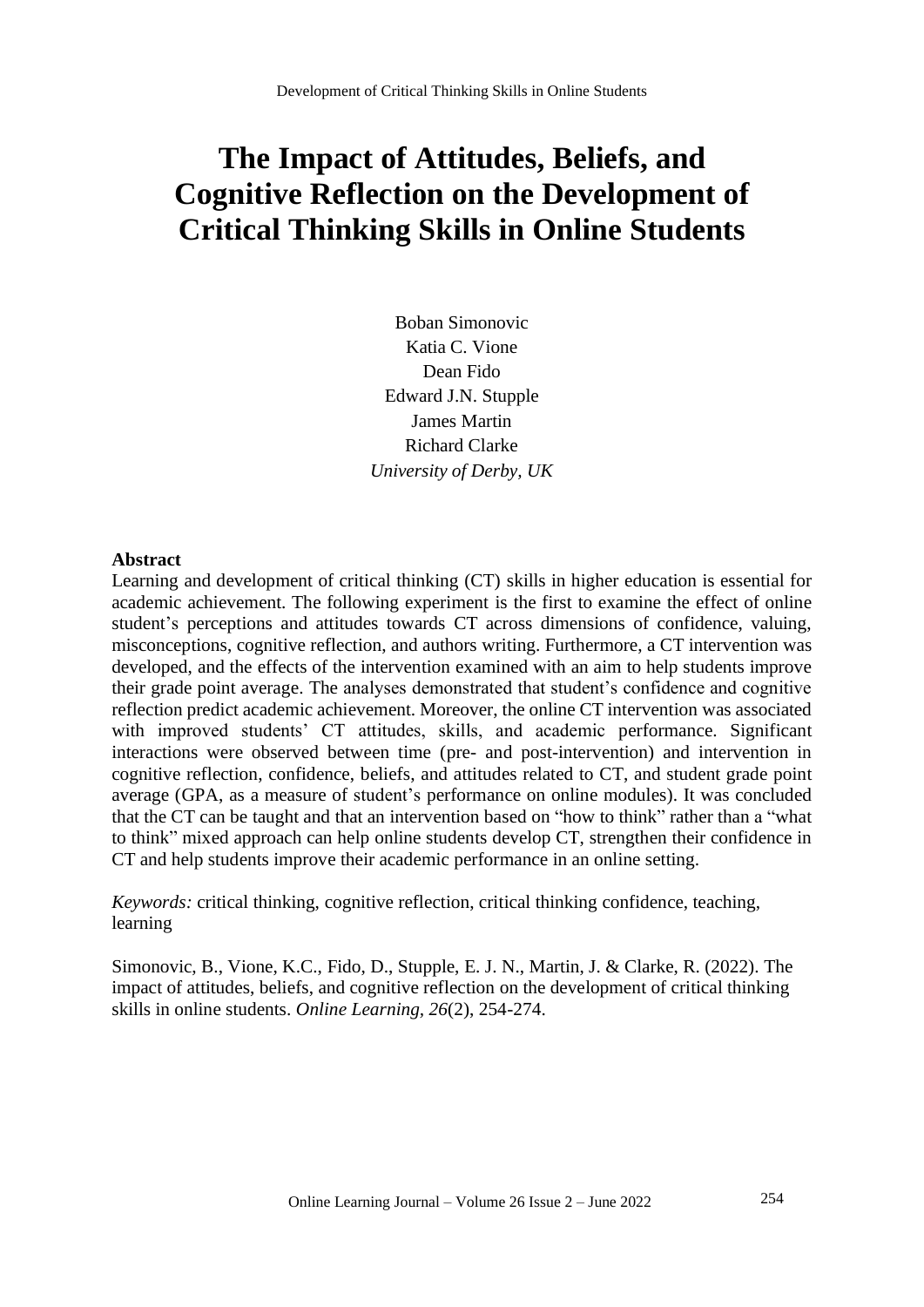Critical thinking (CT) is a core skill in higher education and most educators emphasize the importance of fostering students' CT skills to prepare them for "real-world" challenges (Facione, 1990; Halpern, 2014; Puig et al., 2019). CT skills are considered essential to learning in higher education (Thompson, 2011) not only because they facilitate high academic performance, but because they are associated with higher rates of employability, stronger public engagement, and firm financial position (Facione & Facione, 2001; Osborne et al.,2013). However, although learning and developing CT skills represent an important area of pedagogy, there remains a need for further research in online environment (Hussin et al., 2019; MacKnight, 2000).

Online programs in higher education are no different from on-campus programs in terms of promoting CT, and yet unfamiliar teaching techniques in online environment can cause difficulties regarding the best methods for fostering CT (Hussin et al., 2019). Attempts have been made to promote CT using online discussion boards and text-based communication (e.g., Belcher et al.., 2015) and course curriculum changes (e.g., Nold, 2017). Although positive evidence towards promoting critical thinking in online learning has been found (e.g., Arend, 2009; Lunney et al., 2008; Swart, 2017), most studies present significant limitations, such as not measuring critical thinking at pre- and post-intervention, not outlining clear and replicable procedures, or focusing strictly on discussion boards. There is also a tendency to focus on specific assessment-focused aspects of learning rather than promoting CT skills more generally, which may be transferable to real-life (Maurino, 2007). Furthermore, only limited research exists in online environments, which tests the effectiveness of teaching approaches such as discussion boards, focus group, problem-based and task-based strategies in promoting CT (Guiller et al., 2008; Parker et al., 2015; Richardson & Ice, 2010). As such, a consensus on how to define, measure, and nurture CT skills through educational effort in online environments is yet to be achieved.

## **Review of Literature**

Facione (1990, p. 2) defined CT as "a purposeful, self-regulatory judgment that results in interpretation, analysis, evaluation, and inference as well as explanation of the evidential, conceptual, methodological, criteriological, or contextual considerations upon which that judgment is based". This definition captures the multifaced nature of CT and may explain the difficulties that educators face when teaching and promoting CT interventions (Tsui, 2002). Systematic reviews consistently indicate that teaching CT should adopt "how to think" instead of "what to think" approaches to advance teaching strategies that may influence the development of CT skills (Cloete, 2019; Puig et al., 2019). This is particularly important because the teaching of CT skills in higher education has been identified—globally—as an area requiring improvement with students reporting difficulty in understanding and demonstrating CT in their assessments (Abrami et al., 2008; 2015) and many teachers often lack understanding of what CT encompasses and how to teach it (Janssen et al., 2019). For example, Duro et al., (2013) explored students' and lecturers' understanding of critical thinking and found a mismatch between students' understanding of CT and lecturers' expectations. They recommended structured interactive CT exercises to enhance students' critical metacognitive processes for the development of strong arguments.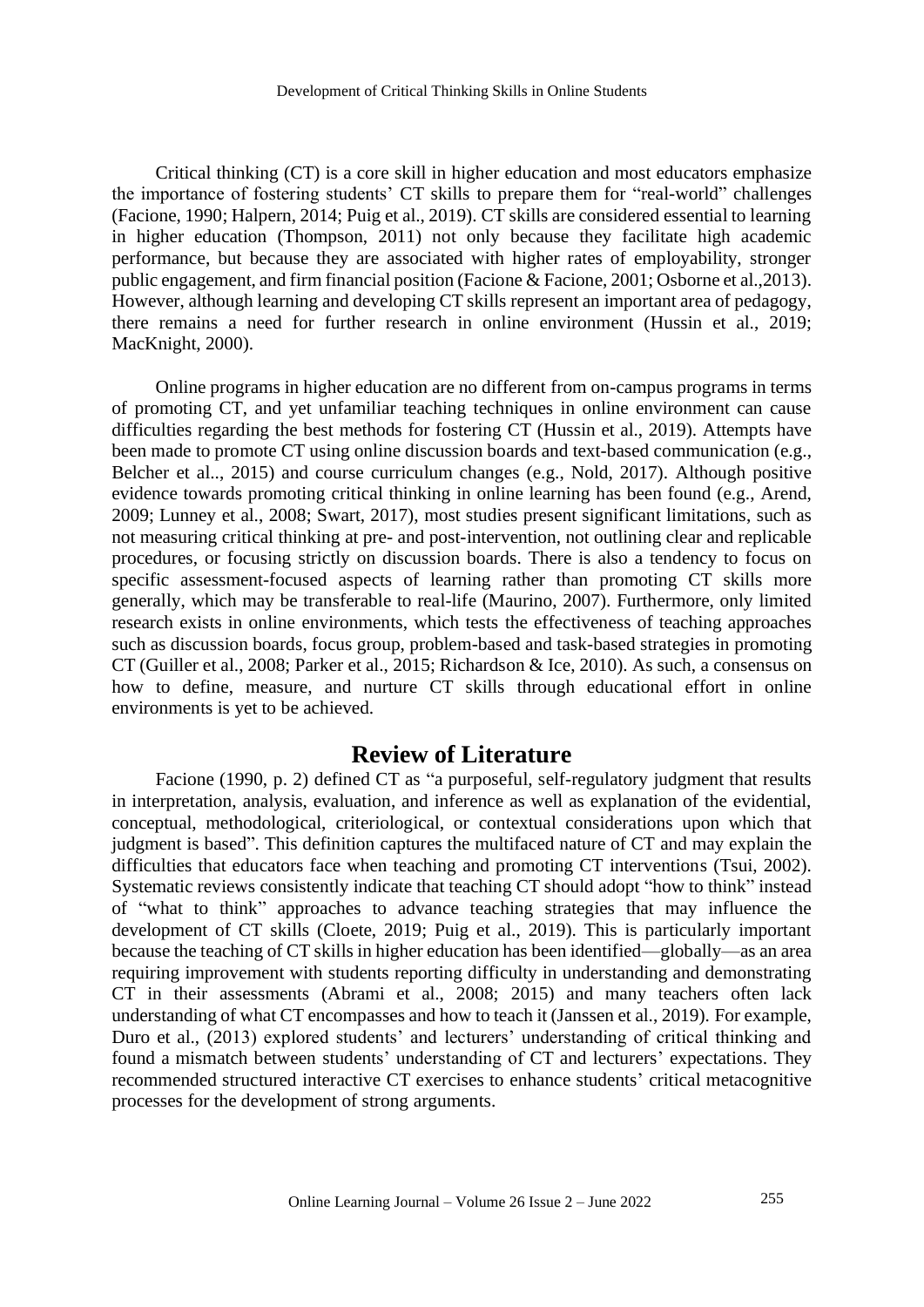Previously, CT has been described as a metacognitive process, believed to be pivotal in logical thinking, decision-making, and problem-solving (Halpern, 2003). This metacognitive process is associated with the analytic system posited by dual process theorists in cognitive psychology (Bonnefon, 2016; Kahneman, 2011). Dual process theories of thinking and reasoning propose a qualitative contrast between "Type 1" automatic, fast, and implicit processes (e.g., intuitions or gut-feelings) and "Type 2" analytic processes that are conscious, effortful, and self-regulatory. Type 2 processing is associated with executive function and working memory capacity but also other factors that are important in CT such as aptitude for reflective judgments, beliefs and confidence, and propensity to avoid miserly processing of information by relying on Type 1 processes (Toplak, West, & Stanovich, 2014). Thus, it is expected that CT entails cognitive and metacognitive components to enable learning and application of CT skills.

Recent systematic reviews (Abrami et al., 2015; Dwyer et al., 2014; Puig et al., 2019; Ross et al., 2013) have identified a range of measures related to aspects of CT such as dispositions (e.g., the California Critical Thinking Disposition Inventory [CCTDI], Facione et al., 2001), problem solving (e.g., the California Critical Thinking Skills Test [CCTST], Facione et al., 1992) and CT-related abilities to process information in a logical manner (e.g., Watson-Glaser Critical Thinking Appraisal [WGCTA], Watson & Glaser, 1964). These measures were widely used to assess students' CT; however, there were concerns raised about their psychometric properties as the validity and reliability of these measures is difficult to establish (Abrami et al., 2008; Bernard et al., 2008). Furthermore, these measures do not cover some of the very important elements of CT such as metacognitive thinking and cognitive aptitudes (Liu et al., 2014).

The importance of metacognitive thinking was highlighted as an important factor of CT (Dwyer et al., 2014), whereby metacognitive thinking entails self-regulation of thoughts by using executive function, such as attention, memory, and higher-order cognitive skills for application of the CT skills. As such, application of CT skills depends on cognitive reasoning processes and metacognitive monitoring where confidence and beliefs in CT knowledge, and cognitive reflection may help students to engage in effortful thinking and to prevent errors in reasoning. For example, students' positive attitudes and beliefs about CT significantly correlates with their ability to override false beliefs, the ability to assess arguments strengths and are highly significant predictors of students' grade point average (GPA) (Stupple et al., 2017). Furthermore, an ability to override incorrect responses, by engaging in more effortful and actively open-minded thinking strongly correlates with beliefs and attitudes in CT and academic performance (Frederick, 2005; Heijltjes et al., 2015; Klaczynski, 2014; Stanovich, 2011; Stanovich et al., 2016; Stupple et al., 2017). Thus, the measures related to attitudes and beliefs in CT and cognitive reflections could be used to teach students about common misconceptions about CT and how to challenge those misconceptions by facilitating reflection on their CT and by engaging them in analytic thinking. Moreover, these can help students to engage deeply with the learning and teaching material presented to them and help identify themselves as the authors of their assessments—rather than superficially seeking course credit and passively regurgitating material for grades rather than knowledge.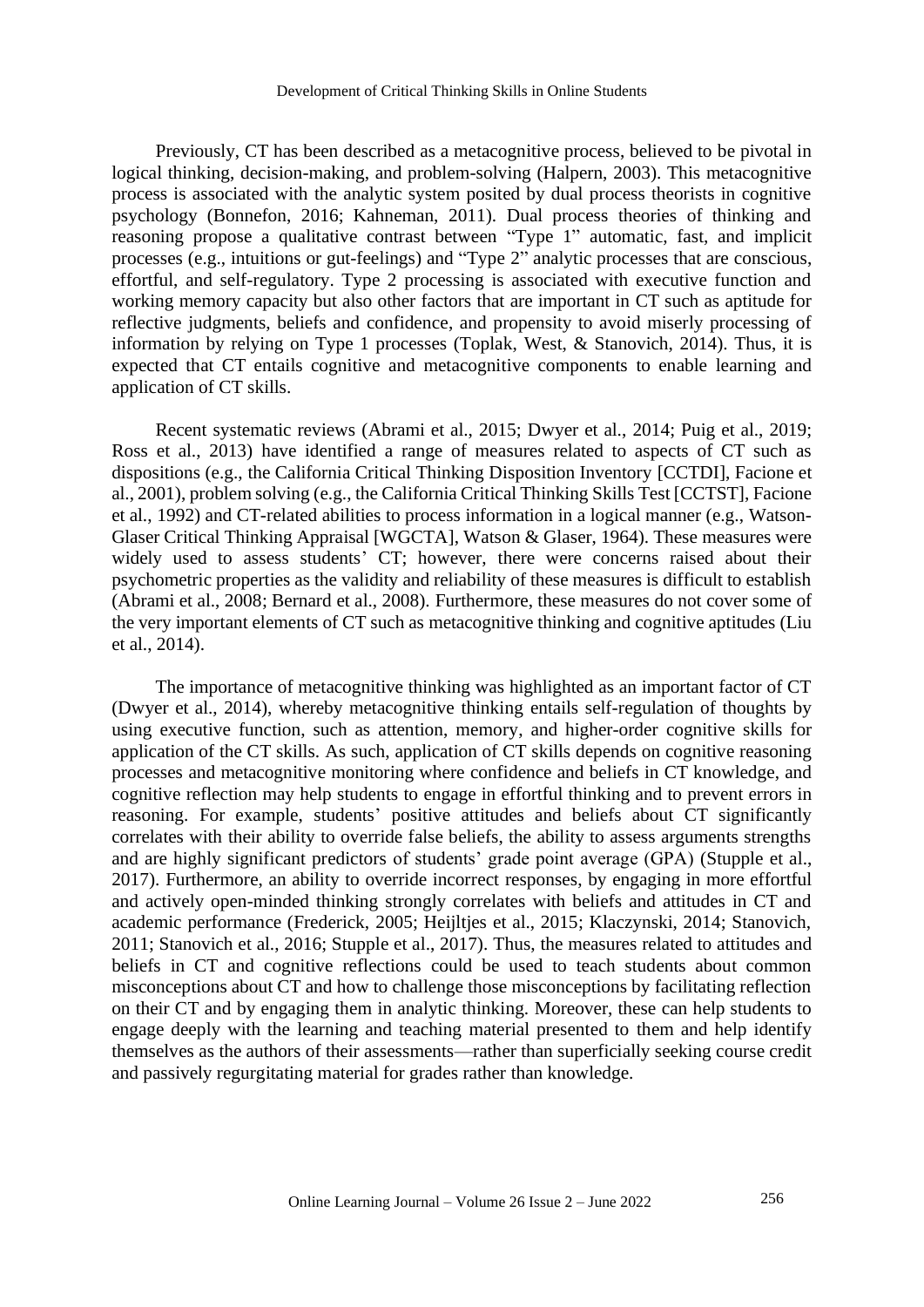Indeed, attitudes and beliefs in CT are important for creation of authorial identity that is in turn important in assessment writing. Authorial identity epitomizes the attitudes and beliefs that a writer has of themselves as an author and the way they express themselves in terms of the construct and critical analysis in their writing (Elander et al., 2010). Authorial identity is moreover related to the development of CT, particularly in terms of developing writing skills (Cheung et al., 2015; Elander et al., 2010). Cheung et al., (2015) demonstrated correlations between beliefs and attitudes about CT and authorial identity suggesting an important link between the development of CT skills and the development of writing skills through education. Indeed, the application of their learned academic literacy is not only essential to the construction of a good argument (Elander et al., 2010) but also may lead to prevention of unintentional errors such as plagiarism (Abasi et al., 2006). Thus, examination of students' sense of ownership of written work and authorial ways of thinking may help the development of pedagogic interventions. Furthermore, teaching students about authorial identity may help strengthen their confidence, attitudes, and beliefs about their CT skills related to the critical evaluation of the written argument.

Considering the multifaceted nature of CT, it is understandable why educators face difficulties when teaching and promoting CT interventions. A CT intervention was developed (consisted of four parts) with an aim to include several important aspects of CT (Ennis, 2016). The first part of the intervention provided material and guidance for students to gain some basic understanding of general CT skills (e.g., Facione, 2000) and instructions on how to recognize and apply them in real life situations. The second part focused on the importance of metacognition (e.g., Stanovich, 2018) and highlighted the importance of "sharpening" metacognitive skills by thinking of common errors in reasoning and avoiding biases. The third part focused on the real-life examples from Twitter, fake news and biases, fallacies, and heuristics based on the dual-processes theories (Evans & Stanovich, 2013). The last part covered general instructions on how to approach assessments and develop basic strategies when preparing assessment. Thus, the overall goal was to help students become critical thinkers by using "how to think" rather than "what to think" approach based on the evidence that teaching strategies that encourage, stimulate, and facilitate students' acquisition and transfer of thinking skills are essential for CT development (Beyer, 2008; Halpern, 1993).

The primary goal was to assess students' critical thinking ability, attitudes, and beliefs on critical thinking. The Cognitive Reflection Test CRT (CRT; Toplak et al., 2014) was chosen because it measures analytic thinking which theoretically underpins CT (Halpern, 2014). The Critical Thinking Toolkit (CriTT; Stupple et al., 2017) and the Student Attitudes and Beliefs about Authorship Scale (SABAS; Cheung et al., 2015) were chosen because they measure attitudes (e.g., aptitudes, beliefs, and confidence related to CT and academic writing) that are important in higher education and the development of the CT skills (e.g., Dwyer et al., 2014). Secondly, it was assessed whether the intervention improved CT in students. GPA was used to examine whether the intervention improved GPA and as a direct measure of the correlation between CT and student academic achievement (Facione et al., 2000). The intervention design was based on mixed approaches (for a review, see Tiruneh, Verburgh, & Elen. 2014) whereby the importance of metacognition, real-life examples related to cognitive errors and biases, fake news, and general assessments preparation were covered. This was to address the complexity and breadth of CT development and help students to effectively communicate their critical thinking.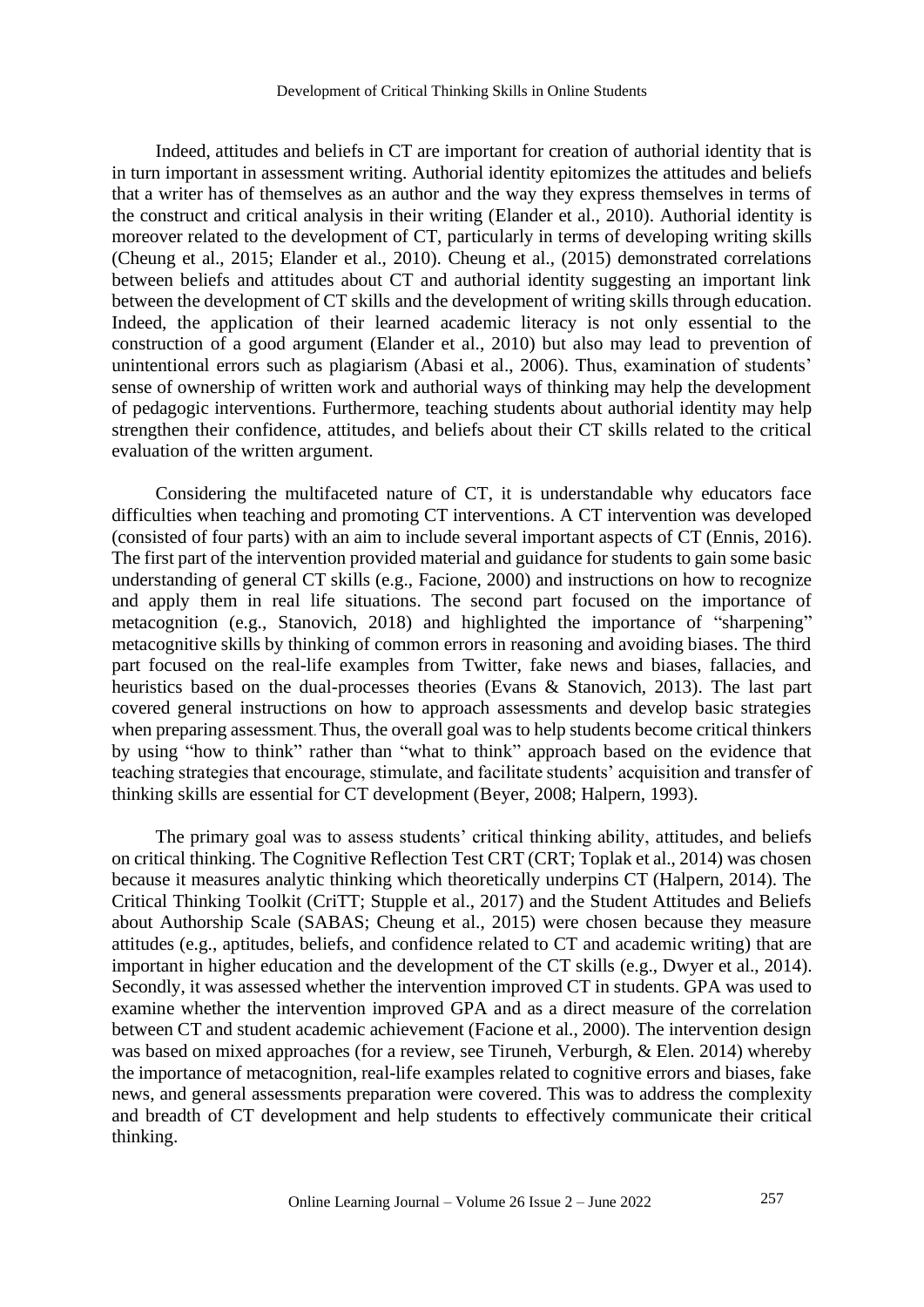It was predicted that students' attitudes, beliefs, and confidence would predict willingness to engage with the workshops. Second, it was also predicted that positive attitudes, beliefs, confidence, and higher cognitive reflection would positively predict variance in students' GPA. Lastly, it was predicted that the students who engaged with the workshops would score higher on CRT, CriTT, SABAS, and GPA after the workshops than students that did not engage.

## **Methods**

### **Participants**

To determine target sample size, an a priori power analyses using G\*Power (version 3.1.9.2) was conducted. Based on the suggestion related to the common effect size in educational research (Hattie, 2008), for a small effect size and a standard alpha level of .05, a minimum of 187 participants would be required to have 80% power in correlational analyses. The second a priori power analysis was conducted for the group comparisons analysis for a small effect size of 0.3, alpha adjusted level of  $.001<sup>1</sup>$  for multiple comparisons, a minimum of 54 participants would be required to have 80% power in the mixed ANOVA analyses. We aimed to recruit upwards of 200 participants to account for incidents of missing data and participant withdrawals. A total of 191 university students (Mage =  $28.01$  years, SD =  $8.62$ ; 62.23 % female) responded to an online advertisement distributed via email lists and module announcements, these participants were entered in the correlational analysis. For the intervention, participants who responded the advertisement expressing their interest to take part in the study were randomly allocated to either a control waiting list or intervention. A total of 58 participants ( $N_{intervention} = 37$ ,  $N_{control} = 21$ ) completed all required parts of the study and were entered in the group comparison analysis (mixed ANOVAs). All participants were enrolled in an online British Psychological Society-accredited Master's in Psychology degree at the authors' institution. Inclusion criteria required that participants to be fluent in English, aged 18 years or over, and currently studying in an online capacity at the University. Although the intervention was made available to all students, participants reporting current diagnoses of psychiatric, affective, or neurological disorder likely to impact one's ability to learn or critically analyse were asked not to take part in pre- or post-measures. Participants provided written informed consent in accordance with approved university research ethics protocols and British Psychology Society ethical guidelines by ticking a box on both the first and last pages of online survey.

### **Materials**

*The CriTT (Stupple et al., 2017).* The CriTT comprises 27 items that measure student perceptions of and attitudes towards critical thinking across dimensions of *confidence*, *valuing*, and *misconceptions* (e.g., "Critical thinking is essential in higher education"), using a 10-point scale. Each item is rated using a scale anchored from "1 —Strongly disagree" to "10—Strongly Agree" This scale was originally tested with 133 students and showed high reliability (Confidence (Cronbach's  $\alpha$  = .92); Valuing (Cronbach's  $\alpha$  = .79); Misconceptions (Cronbach's  $\alpha$  = .60)). For this research, only the total CriTT scores were calculated and analyzed, with high scores indicative of greater levels of more positive perceptions of critical thinking. The scale also showed high reliability in our study (Cronbach's  $\alpha$  = .89).

<sup>&</sup>lt;sup>1</sup> Since there were multiple outcomes, which requires standard error adjustments for multiple hypothesis testing, we adjusted probability significance to  $p = 0.001$ .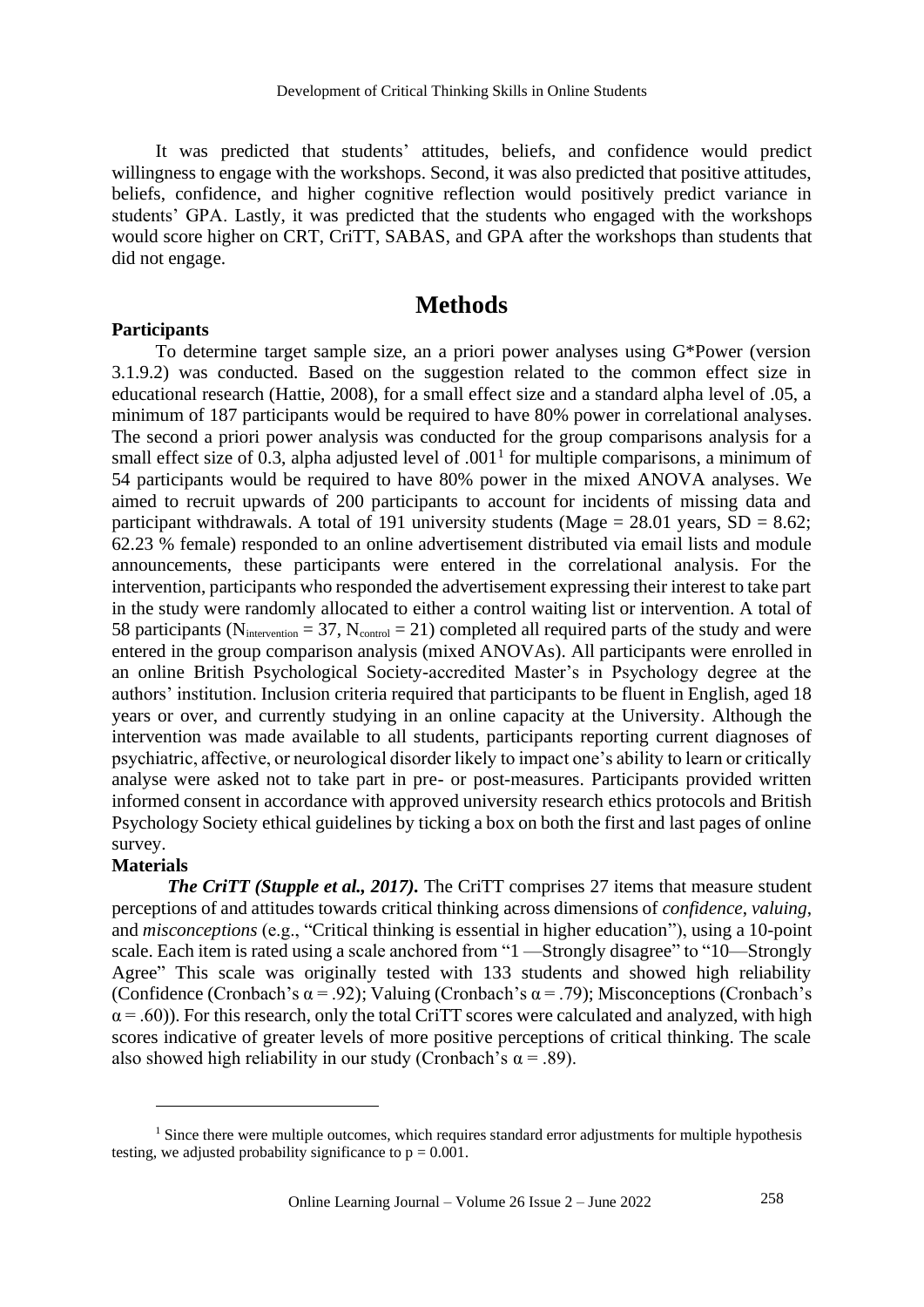*The Seven-item CRT (Toplak et al., 2014).* The CRT comprises seven items that measure one's ability to resist and override intuitive responses by engaging analytic ability (e.g., "A bat and a ball cost \$1.10 in total. The bat costs a dollar more than the ball. How much does the ball cost?"). Here, one's intuitive response is to state that the ball costs \$0.10 (totalling \$1.20), when the correct answer is \$0.05. Each item is rated using as either correct or incorrect, with higher scores indicative of greater levels of cognitive reflection This scale was originally tested with 160 students and showed high reliability (Cronbach's  $\alpha = .72$ ). The scale also showed high reliability in our study (Cronbach's  $\alpha$  = .79).

*The SABAS (Cheung et al., 2015).* The SABAS comprises 17 items that measure beliefs and attitudes about academic writing (e.g., "I am able to document my ideas clearly in my writing") using a 6-point scale anchored from "1 = Strongly Disagree" to "6 = Strongly Agree." High scores indicated stronger beliefs about and more positive attitudes towards academic writing. This scale was originally tested with 445 students and showed high reliability (Cronbach's  $\alpha$  = .89). The scale also showed high reliability in our study (Cronbach's  $\alpha$  = .88).

*Intervention*. The intervention was designed and created by the research team for the purpose of this research using built-in screen capture software for a Macbook Pro (macOS Mojave, v.10.14.6), and was embedded within Qualtrics survey software to monitor compliance and to record responses. The intervention was approximately one hour in length (4 parts of 15 minutes) and focused on the enhancement of critical thinking through: observations, inferences, and assumptions (e.g., Halpern, 2003), fallacies, biases, and heuristics in reasoning and critical thinking (e.g., Kahneman & Tversky 1984; Tversky & Kahneman, 1983), argument evaluation (e.g., Stanovich & West, 1997), and contrasts in evidence comparison (e.g., Dunn et al., 2008). The intervention combined written and spoken materials and asked participants to complete tasks throughout. The survey could not move onto the next section until a task specific amount of time had passed.

### **Procedure**

On expressing interest to take part in the research, participants accessed the baseline online survey, whereby they entered their demographic information and completed the CriTT, CRT, and SABAS. Participants were randomly allocated to either an active (intervention) or waiting list group and were emailed information on this placement by a researcher (JM), who would remain blind to the subsequent data collection, analysis, and interpretation. Over a fourweek period, participants in the active group received weekly intervention materials via email and for completion that week. Each element of the intervention took approximately 15 minutes to complete. Following the final element of the intervention, all participants were sent a followup survey, asking them to complete the CriTT, CRT, and SABAS. After completion of the study, links to the intervention were made available and debriefing material were provided to all participants. GPAs were recorded before and after completion of the semester. The range was from 0 to 100 and consists of the average grades in the modules each student had completed at the time of the study.

Analytic strategy and scoring

Data were log transformed (LG10) if they didn't meet normality criteria (e.g., CriTT and SABAS subscales for logistic and multiple regression). Initial analyses used logistic regression to check whether student's willingness to engage with intervention could be predicted based on their scores in CRT, CriTT, and SABBAS. Next, a multiple regression was conducted with three predictors: the CRT (Toplak et al., 2014); the CriTT (Stupple et al., 2017) and the SABAS (Cheung et al., 2015) with GPA at the beginning the semester as the outcome variable. Finally,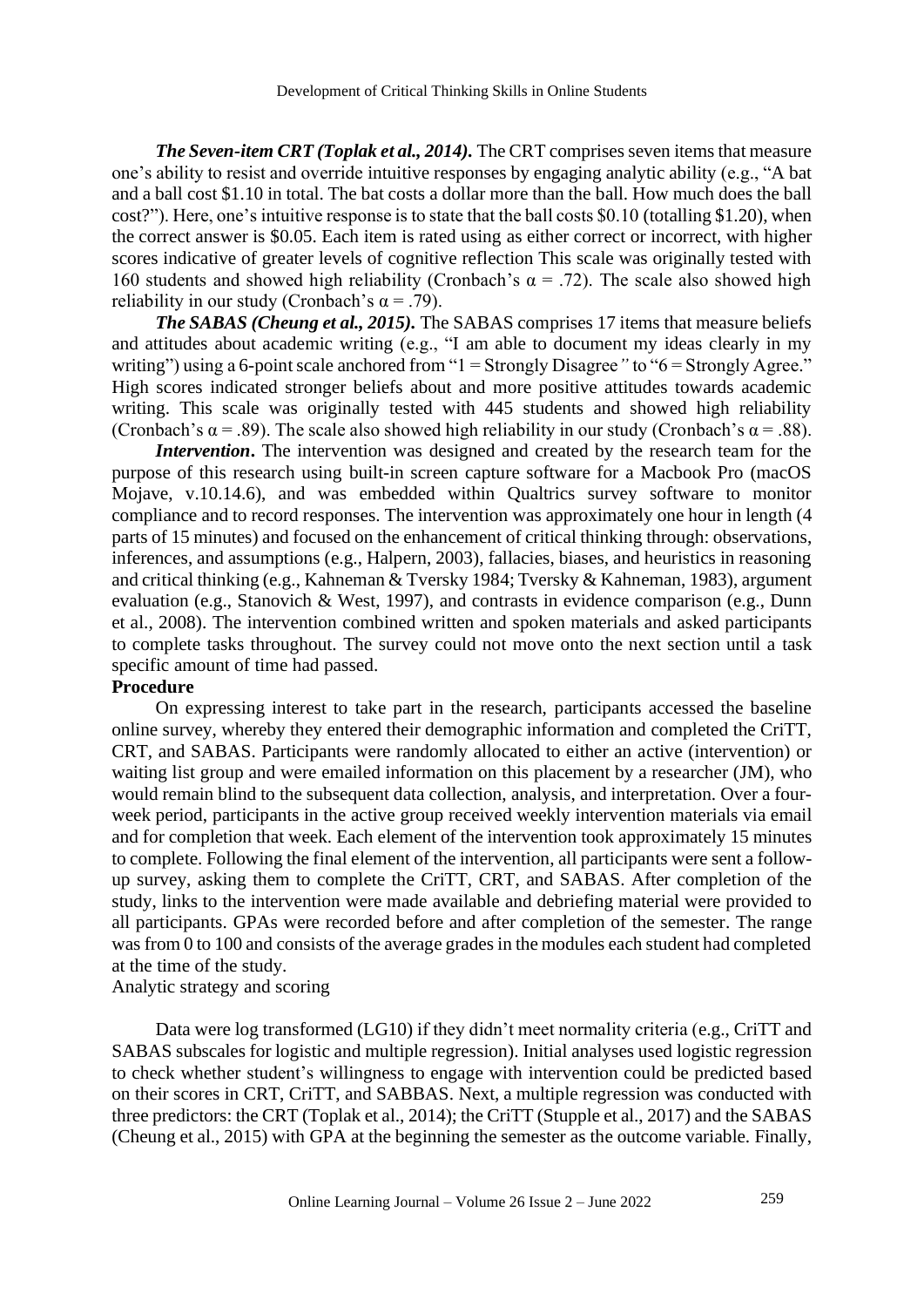four mixed ANOVA ( $N = 58$ ) analyses examined the effect of the intervention (before and after semester) and intervention attendance (students attended or did not attend intervention) on GPA, CRT, CriTT, and SABAS.

# **Results**

#### *Regression scores before semester*

A logistic regression (Enter method) tested baseline differences in CRT, CriTT subscales (Confidence in CT, Valuing CT, and Misconceptions), and SABAS subscale (Authorial Confidence, Valuing Writing, and Identification with Author) as predictors of participation in the critical thinking intervention. The overall fit of the model is assessed using the log likelihood statistics (Table 1). The model was significant ( $p = .001$ ) and indicated that students who took part in the intervention had lower confidence in their CT (CriTT Confidence) and authorial identity (SABAS Authorial Confidence).

#### **Table 1**

*Beta and SE, CI, and Odds Ratio of Variables Included in Logistic Regression*

|                         | B(SE)         | Lower | <b>Odds Ratio</b> | ິ<br>$\cdot$<br><b>Upper</b> | <b>Significance</b> |
|-------------------------|---------------|-------|-------------------|------------------------------|---------------------|
| <b>GPA</b>              | $-0.02(0.02)$ | 0.95  | 0.98              | 1.02                         | $p = 0.31$          |
| <b>CRT</b>              | 0.11(0.76)    | 0.96  | 1.11              | 1.29                         | $p = 0.15$          |
| CriTT (Confidence)      | $-0.02(0.01)$ | 0.96  | 0.98              | 0.99                         | $p = 0.006$         |
|                         |               |       |                   |                              |                     |
| <b>CriTT</b>            | 0.01(0.02)    | 0.96  | 1.00              | 1.05                         | $p = 0.76$          |
| (Valuing)               |               |       |                   |                              |                     |
| <b>CriTT</b>            | $-0.01(0.03)$ | 0.95  | 0.99              | 1/04                         | $p = 0.88$          |
| (Misconception)         |               |       |                   |                              |                     |
| <b>SABAS</b> (Authorial | $-0.99(0.29)$ | 0.20  | 0.37              | 0.66                         | $p = 0.001$         |
| Confidence)             |               |       |                   |                              |                     |
|                         |               |       |                   |                              |                     |
| <b>SABAS</b> (Valuing   | $-0.62(0.44)$ | 0.22  | 0.53              | 1.27                         | $p = 0.16$          |
| writing)                |               |       |                   |                              |                     |
|                         |               |       |                   |                              |                     |
| <b>SABAS</b>            | $-0.19(0.28)$ | 0.47  | 0.82              | 1.41                         | $p = 0.48$          |
| (Identification with    |               |       |                   |                              |                     |
| Author)                 |               |       |                   |                              |                     |

*Notes*. <sup>2</sup> = 0.10 (Hosmer & Lemeshow), 0.12 (Cox & Shell), 0.16 (Nagelkerke), Model  $\chi^2(8) = 24.23$ , *p* = 0.002

A multiple regression (Enter method) tested the relative predictive strength of CRT, CriTT subscales (Confidence in CT, Valuing CT and Misconceptions), and SABAS subscale (Authorial Confidence, Valuing Writing and Identification with Author) for GPA baseline scores. After controlling for age and sex, data indicated that the seven predictors combined reliably accounted for 4% of the variability in GPA. The Beta for both CRT and CriTT Confidence scores showed a positive correlation. This indicated that the higher scores on CRT and CriTT Confidence were associated with greater GPA. The remaining variables were not significant predictors of GPA.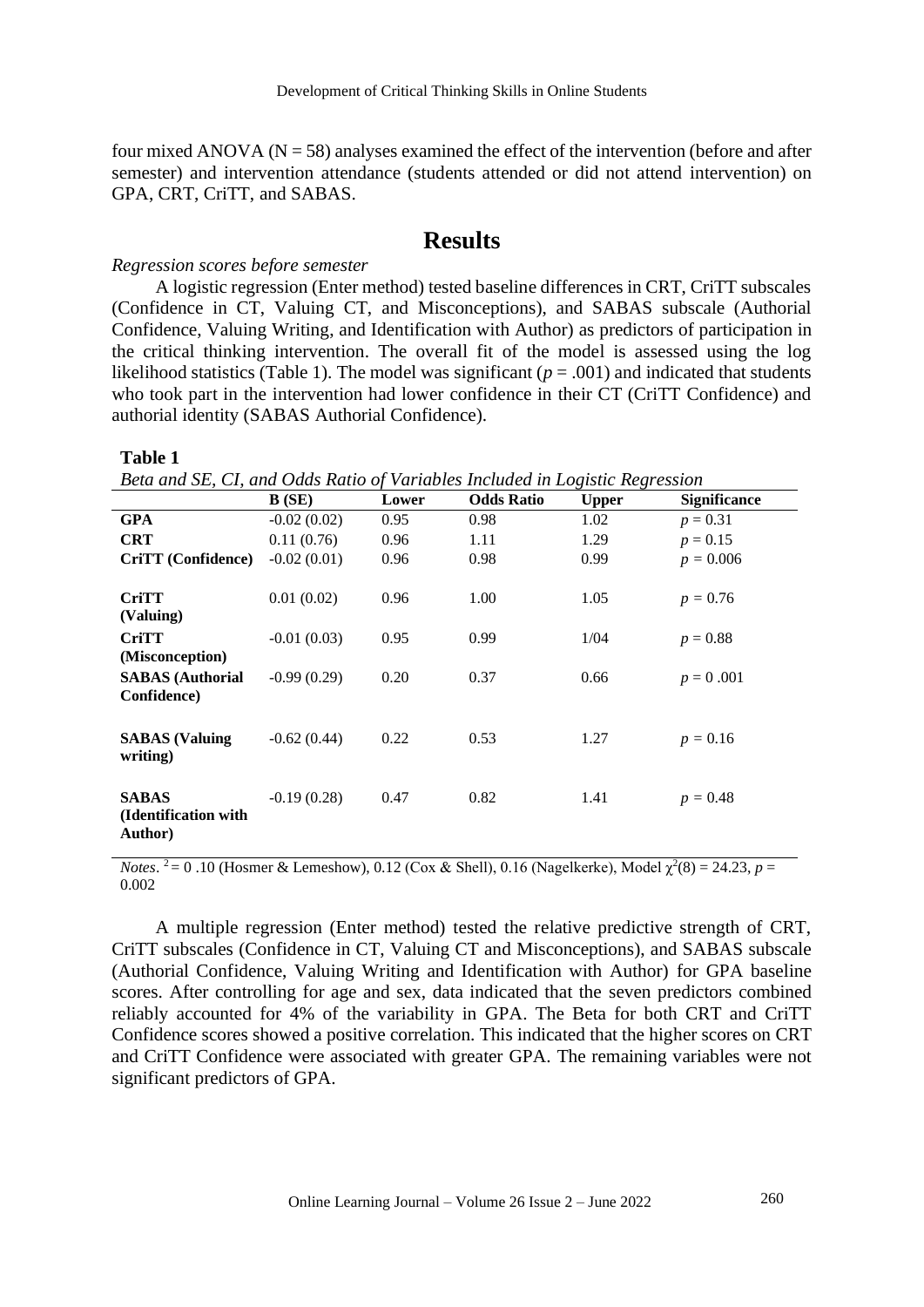## **Table 2**

*Multiple Regression Analysis of Cognitive Reflection Test, Critical Thinking Toolkit and Student Attitudes and Beliefs about Authorship as predictors of student's Grade Point Average*

| $\cdots$<br><b>Predictors</b>      | <b>Values</b>                              |  |
|------------------------------------|--------------------------------------------|--|
| Model "Enter"                      | $R^2 = 0.079$ , $R^2_{\text{adj}} = 0.049$ |  |
|                                    | $F(7,187) = 2.21$ , $p = 0.03$             |  |
| CRT scores                         | $\beta$ = 4.54, $p = 0.03$                 |  |
| CriTT (Confidence)                 | $\beta$ = 15.60. $p = 0.03$                |  |
| CriTT (Valuing)                    | $\beta$ = 5.37, p = 0.41                   |  |
| CriTT (Misconception)              | $\beta$ = -3.72, $p = 0.35$                |  |
| SABAS (Authorial Confidence)       | $\beta$ = -5.43, $p = 0.35$                |  |
| SABAS (Valuing writing)            | $\beta$ = 1.81, $p$ = 0.72                 |  |
| SABAS (Identification with Author) | $\beta = 1.13, p = 0.78$                   |  |

*Notes*. Durbin Watson = 1.93, VIF = 1.149; 1.052; 1.161; 1.085; 1.038; 1.097; 1.050 *Student's performance before and after semester (with and without workshops attendance)* 

A Factorial Mixed Measures Design was used to examine the effect of time (before and after semester) and workshop-attendance on student GPA. The interaction effect between time and workshops attendance on GPA was also examined.

Data were analyzed using a 2 (Time)  $\times$  2 (Workshop attendance) ANOVA. There was a significant interaction between time and workshop attendance showing that workshop attendance improved after semester scores  $F(1, 56) = 58.51$ ,  $p < 0.001$ ,  $n_p^2 = 0.51$  such that GPA after the semester increased for the students that attended workshop whereas GPA did not increase for the student that did not attend workshop (Table 3). However, a significant main effect of Time F(1, 56) = 4.35,  $p > 0.01$ ,  $\eta_p^2 = 0.07$  and the main effect of workshop were not significant F(1, 56) = 0.21,  $p = 0.65$ ,  $\eta_p^2 = 0.004$ . Overall, the results indicated that the workshop intervention increased GPA for students that attended the workshop.

#### **Table 3**

*Student's GPA (Mean and SD) Before and After Semester and With or Without Workshop Engagement*

| ິບ           |               |      |             |           |             |              |  |
|--------------|---------------|------|-------------|-----------|-------------|--------------|--|
|              | <b>Before</b> |      | After       |           |             | <b>Total</b> |  |
|              | <b>Mean</b>   | SD   | <b>Mean</b> | <b>SD</b> | <b>Mean</b> | <b>SD</b>    |  |
| Workshop     | 61.27         | 8.19 | 65.32       | 7.68      | 63.30       | 8.15         |  |
| No workshop  | 67.76         | 6.58 | 60.66       | 8.10      | 64.21       | 8.12         |  |
| <b>Total</b> | 63.62         | 8.21 | 63.64       | 8.08      |             |              |  |
|              |               |      |             |           |             |              |  |

Next, a Factorial Mixed Measures Design was used to examine the effect of time (before and after semester) and workshop attendance on student CRT scores. The interaction effect between time and workshop attendance on CRT scores was also examined.

Data were analyzed using a 2 (Time)  $\times$  2 (Workshop's attendance) ANOVA. There was a significant interaction between time and workshop attendance  $F(1, 56) = 11.55$ ,  $p = 0.001$ ,  $n_p^2$  = .17 where CRT scores after the semester increased for the students that attended workshop while CRT scores did not increase for the student that did not attend workshop (Table 4). There was a significant main effect of Time F(1, 56) = 18.51,  $p < 0.001$ ,  $np^2 = 0.25$ . Student's CRT scores were higher after they completed the semester than before they started the semester. However, the main effect of workshop was not significant  $F(1, 56) = 1.93$ ,  $p = 0.17$ ,  $\eta_p^2 = 0.03$ .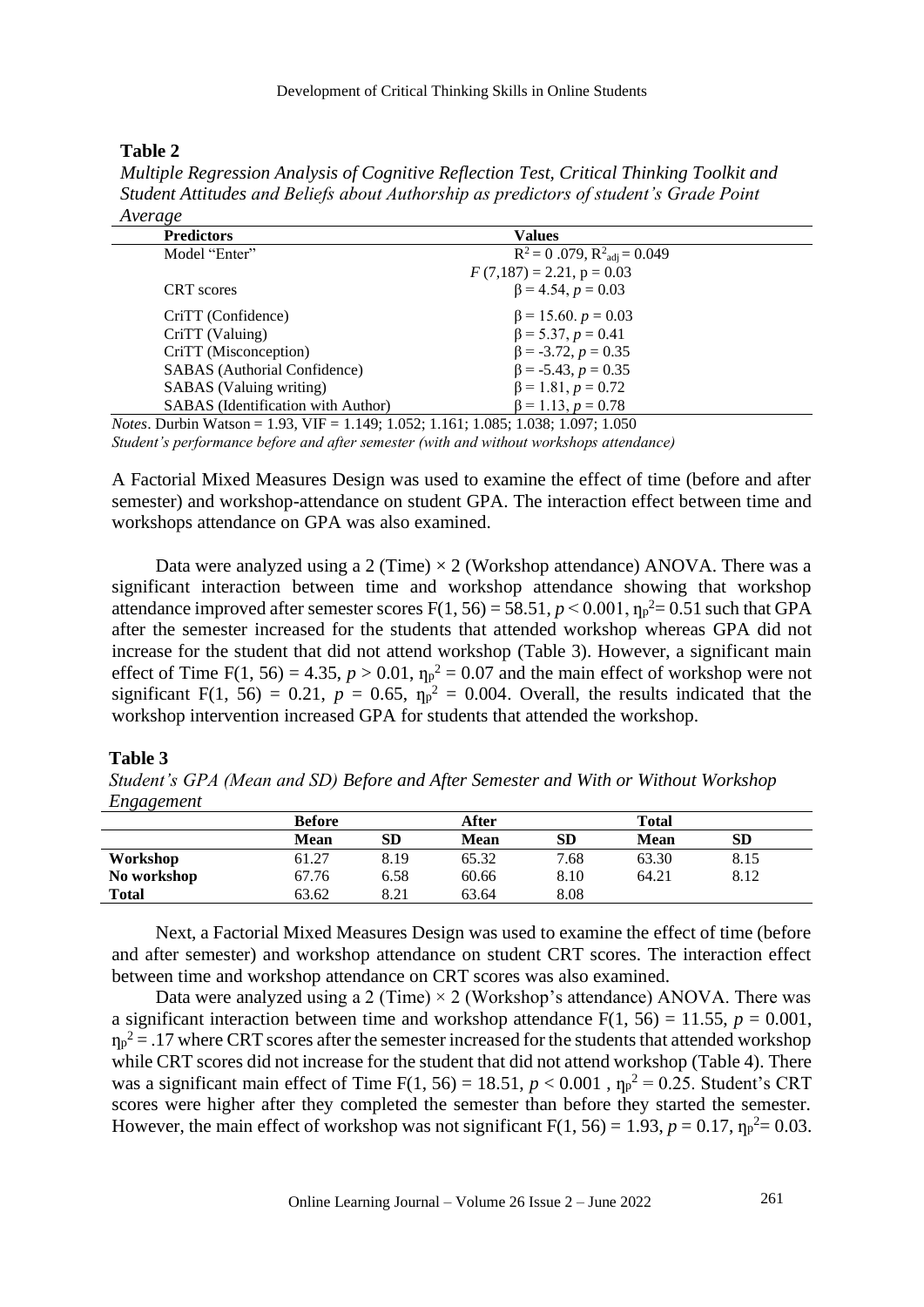Overall, the results indicated that the workshop attendance increased CRT for students that attended the workshop. Furthermore, CRT scores were overall lower before than after semester.

#### **Table 4**

*Student's CRT scores (Mean and SD) Before and After Semester and With or Without Workshop Engagement*

|              | <b>Before</b> |           | After       |      | <b>Total</b> |      |
|--------------|---------------|-----------|-------------|------|--------------|------|
|              | Mean          | <b>SD</b> | <b>Mean</b> | SD   | <b>Mean</b>  | SD   |
| Workshop     | 3.51          | 2.17      | 4.73        | 2.02 | 4.12         | 2.17 |
| No workshop  | 3.33          | 1.68      | 3.47        | 77   | 3.40         | 1.71 |
| <b>Total</b> | 3.45          | 1.99      | 4.27        | 2.01 |              |      |

Next, a Factorial Mixed Measures Design was used to examine the effect of time (before and after semester) and workshop attendance on student CriTT scores. The interaction effect between time and workshop attendance on CriTT scores was also examined.

Data were analyzed using a 2 (Time)  $\times$  2 (Workshop attendance) ANOVA. There was a significant interaction between time and workshop attendance  $F(1, 56) = 27.51$ ,  $p = 0.001$ ,  $\eta_p^2$ = .33 where CriTT scores after the semester increased for the students that attended workshop while CriTT scores did not increase for the student that did not attend workshop (Table 5). However, the main effect of time  $F(1, 56) = 0.19$ ,  $p = .66$ ,  $\eta_p^2 = 0.003$  and the main effect of workshop were not significant  $F(1, 56) = 0.35$ ,  $p = 0.55$ ,  $\eta_p^2 = 0.006$ . Overall, the results indicated that the workshop attendance increased CriTT for students that attended the workshop.

### **Table 5**

*Student's CriTT Scores (Mean and SD) Before and After Semester and With or Without Workshop Engagement*

| $\mathbf{v}$ | <b>Before</b> |       | After       |       | Total  |       |  |
|--------------|---------------|-------|-------------|-------|--------|-------|--|
|              | Mean          | SD    | <b>Mean</b> | SD    | Mean   | SD    |  |
| Workshop     | 180.51        | 28.26 | 193.95      | 32.39 | 187.23 | 30.93 |  |
| No workshop  | 188.47        | 26.37 | 177.09      | 30.58 | 182.78 | 25.65 |  |
| <b>Total</b> | 183.39        | 27.63 | 187.84      | 30.58 |        |       |  |

Last, a Factorial Mixed Measures ANOVA examined the effect of time (before and after semester) and workshop attendance on student SABAS scores. Data were analyzed using a 2 (Time)  $\times$  2 (Workshop's attendance) ANOVA on students' SABAS scores related to attitudes and beliefs about academic writing. There was no interaction between time and workshop attendance F(1, 56) = 0.76,  $p = 0.38$ ,  $\eta_p^2 = 0.01$ . The main effect of time F(1, 56) = 1.82,  $p =$ 0.18,  $\eta_p^2 = 0.03$  and the main effect of workshop were also not significant F(1, 56) = 0.01, *p* = 0.97,  $\eta_p^2$  < 0.001 (Table 6).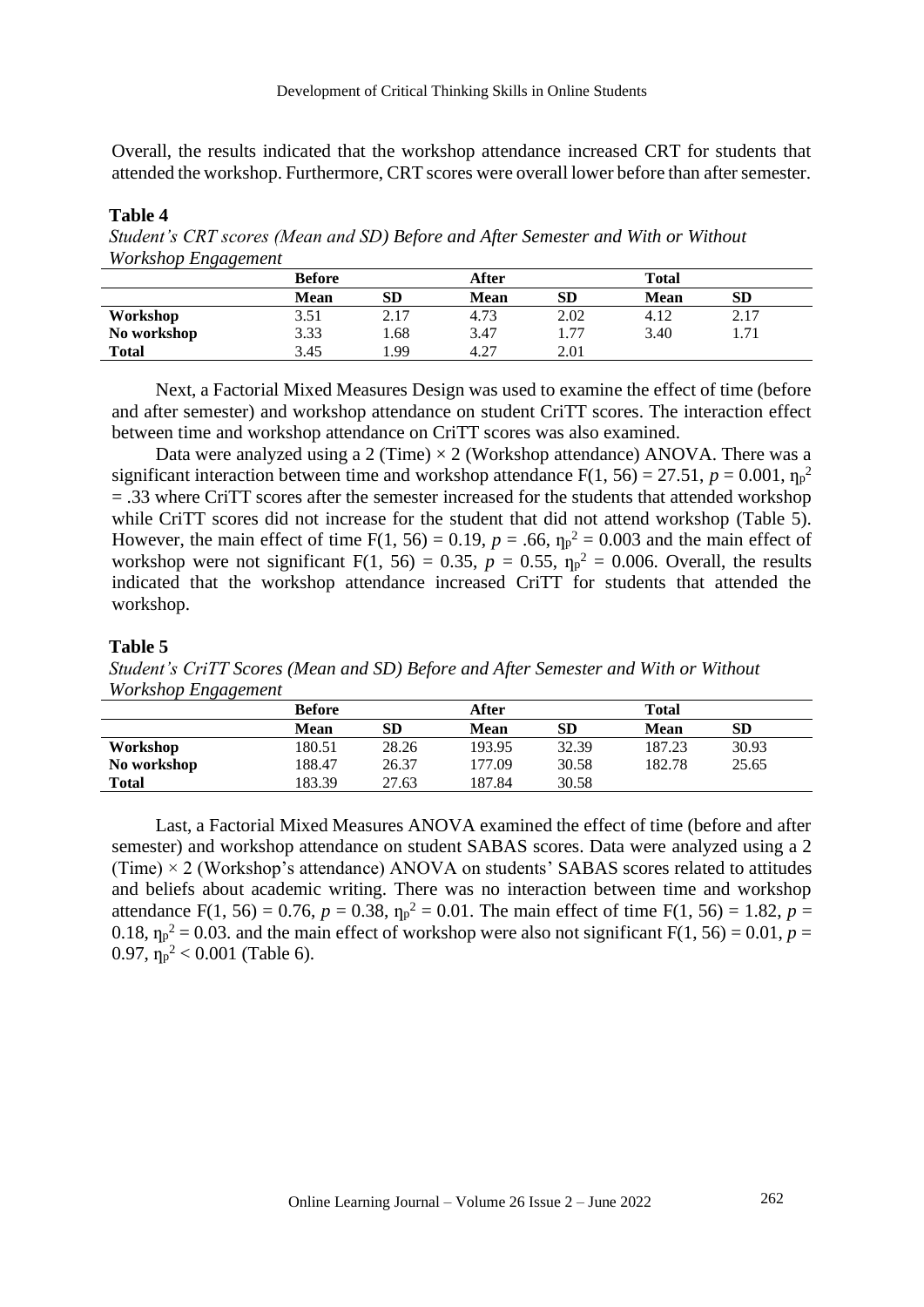| $\ldots$     |               |      |             |           |              |           |  |
|--------------|---------------|------|-------------|-----------|--------------|-----------|--|
|              | <b>Before</b> |      | After       |           | <b>Total</b> |           |  |
|              | <b>Mean</b>   | SD   | <b>Mean</b> | <b>SD</b> | <b>Mean</b>  | <b>SD</b> |  |
| Workshop     | 5.28          |      | 5.21        | 0.45      | 5.24         | 0.85      |  |
| No workshop  | 5.41          | 0.53 | 5.08        | 0.28      | 5.25         | 0.45      |  |
| <b>Total</b> | 5.33          | 0.46 | 5.16        | 0.40      |              |           |  |

**Table 6** *Student's SABAS Scores (Mean and SD) Before and After Semester and With or Without Workshop Engagement*

# **Discussion**

The current study replicated previous findings (Stupple et al., 2017) that CT abilities, attitudes, and confidence predict students' GPA at baseline level. As predicted, attitudes, beliefs, and confidence related to both CT and academic writing predicted students' willingness to engage with the workshops. Moreover, it was observed that students who engaged with CT intervention exhibited improved GPA, CT skills, and CT attitudes scores. Results are discussed in detail in the following sections.

*Intervention participation and engagement.* The results from a logistic regression indicated that students who took part in the intervention had lower confidence in their CT (CriTT Confidence) and authorial identity (SABAS Authorial Confidence). This suggests differences in confidence levels between the intervention and control groups at baseline even though participants were randomly assigned to groups. These results can be interpreted in combination with the mixed ANOVAs. The lack of significant main and interaction effects of authorial confidence indicates that the intervention might have failed to address a lack in authorial confidence. However, even though students in the intervention group started with lower confidence in critical thinking, this was significantly improved with the intervention (see discussion of intervention effects). Such findings require further examination and represent tentative evidence in the predictive value of the CriTT in identifying students who lack confidence in their CT skills (Stupple et al., 2017), considering that the students who lacked confidence chose to sign up for the workshops. This coincides with evidence that identifying, challenging, and building stronger confidence in attitudes and beliefs about CT is an important facet for the development of students' CT skills (Celuch et al., 2009).

*Differences in GPA at baseline.* The current findings indicate that attitudes and beliefs towards CT (CriTT) and cognitive reflection (CRT) predicted differences in GPA at baseline. Specifically, it was found that students who are more confident about CT and scored higher on cognitive reflection had achieved higher grades in modules completed before the intervention. These findings are in line with the predictions and give support to previous literature showing that confidence and attitudes towards CT and cognitive reflection predict academic performance (Stupple et al., 2017). This indicates that the development of CT skills depends on dispositional attitudes that have an impact on student's confidence to develop and demonstrate their CT skills (Ennis, 1985). Moreover, this further implies that to successfully develop CT interventions, it is not only important to understand how students think and reason, but also what they believe and how they structure their belief system (Lamont, 2020).

 In line with previous research the current findings indicate that there is a strong relationship between CT and cognitive reflection (Kember et al., 2000; Kraft, 2002; Kuiper, 2002). Based on the results from this study and previous research, it is reasonable to assume that cognitive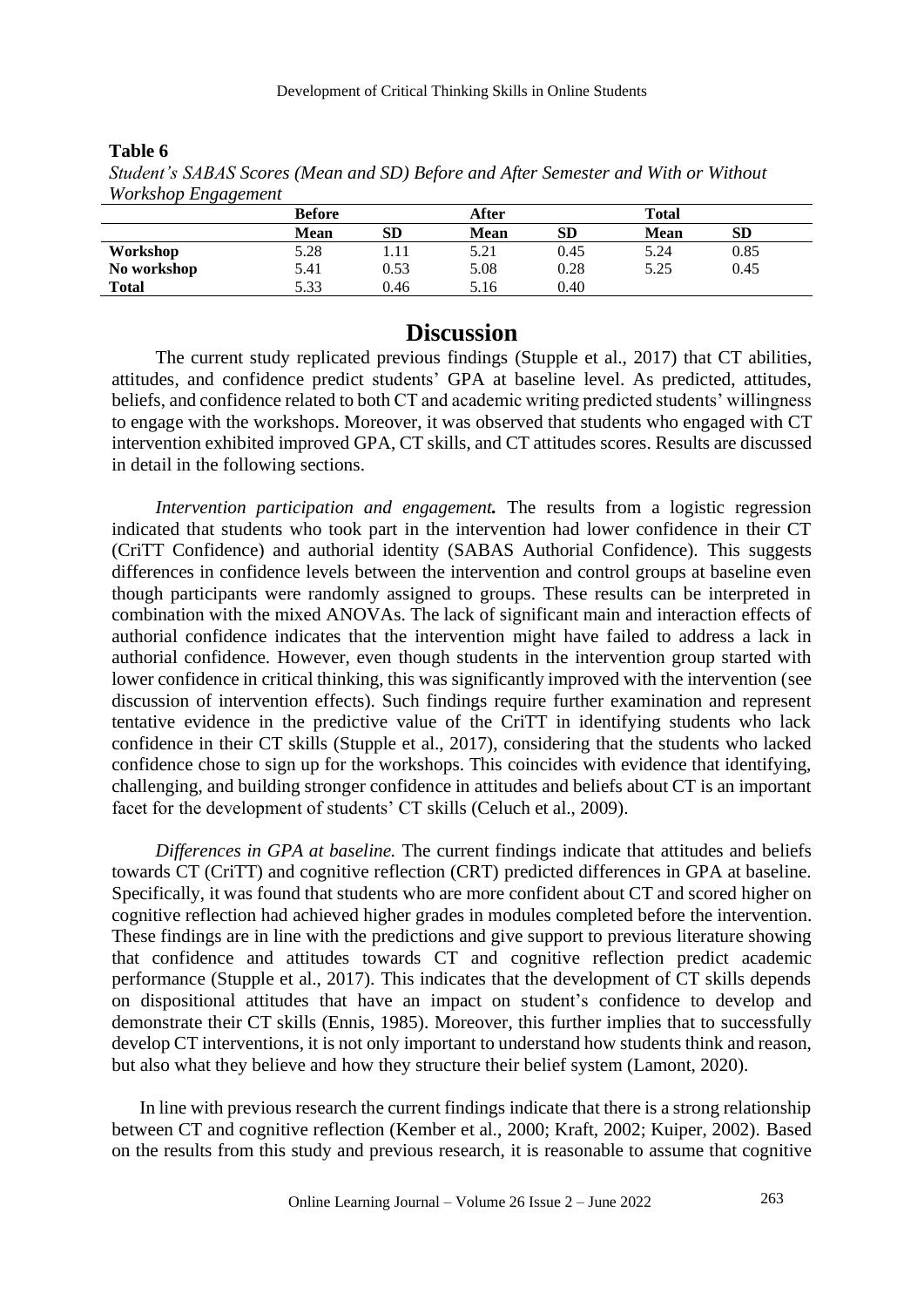#### Development of Critical Thinking Skills in Online Students

reflection—the ability to analyze and critically evaluate information and arguments—provides students with the capability not only to engage in learning strategies but also to use executive functions to be more reflective and organized in preparation for their assessments (Dwyer et al., 2014; Phan, 2006). Thus, reflective students are more likely to overcome uncertainties, to critically evaluate their argument, and to monitor and self-regulate their thinking. Considering the above, the various versions of CRT currently available may represent a potent measure of cognitive reflection that can be applied in higher education. The ability to measure the tendency to override initial biases in uncertain conditions and predict variance in students' GPA can be an important tool in understanding aptitude and identifying where to target tailored support for student who most need it (Simonovic et al., 2018; Stupple et al., 2017; Toplak et al., 2014).

*Intervention effects.* The most notable contribution of the present study is the indication of a strong relationship between online CT intervention and students' CT attitudes, skills, and academic performance. Significant interactions were observed between time (pre- and postintervention) and intervention in CRT, CriTT, and GPA in students that took part in the intervention. Participants who took part in the intervention improved their scores in these three aspects significantly more than participants who did not take part in the intervention. Where there was a non-significant main effect of intervention, this might be explained by metaanalytic findings suggesting improvements in CT typically vary throughout temporal stages of educational courses (Huber & Kuncel, 2016). However, it remains unclear to what extent any gains are sustainable and so further exploration is required. Nevertheless, an explicit discussion of CT is important, which is one of the strengths of the present study. Abrami et al.'s (2008) meta-analysis with 117 studies indicated that CT interventions with explicit instructions and where it was part of the course objectives had the strongest effects, whereas immersion interventions (when CT content is simply embedded in the course and not part of the objectives) had the lowest effects. There is a strong relationship between our intervention and GPA increase, but only in students that were engaged in our intervention. The results of this study are encouraging given the suggestion that one hour intervention can produce significant effects, albeit only in students that were motivated to engage. Thus, the results indicate that motivation to engage in CT is also the key to success. Therefore, this can easily be included as part of a program of learning without adding a significant workload to students.

CT is rewarded in HE and has been consistently a moderate predictor of student achievement, as observed by Fong et al., (2017) in a meta-analysis with 23 studies, which assessed student achievement in different ways (e.g., retention in community college, degree attainment, and course completion or achievement related outcomes such as grades, GPA, or tests). Although some researchers suggest that CT skills might be decreasing in university students (Huber & Kuncel, 2016), our current findings inform that such skills are still relevant for academic achievement and need to be fostered in HE. Even though, the debate whether and how to improve CT skills is still ongoing (e.g., Puig et al., 2019), our results indicate that CT skills in online students can be improved by using a mixed method approach and providing students not only a specific instruction related to the assessments, but also teaching students "how to think" in more general terms about CT and the importance of metacognitive awareness about their thinking.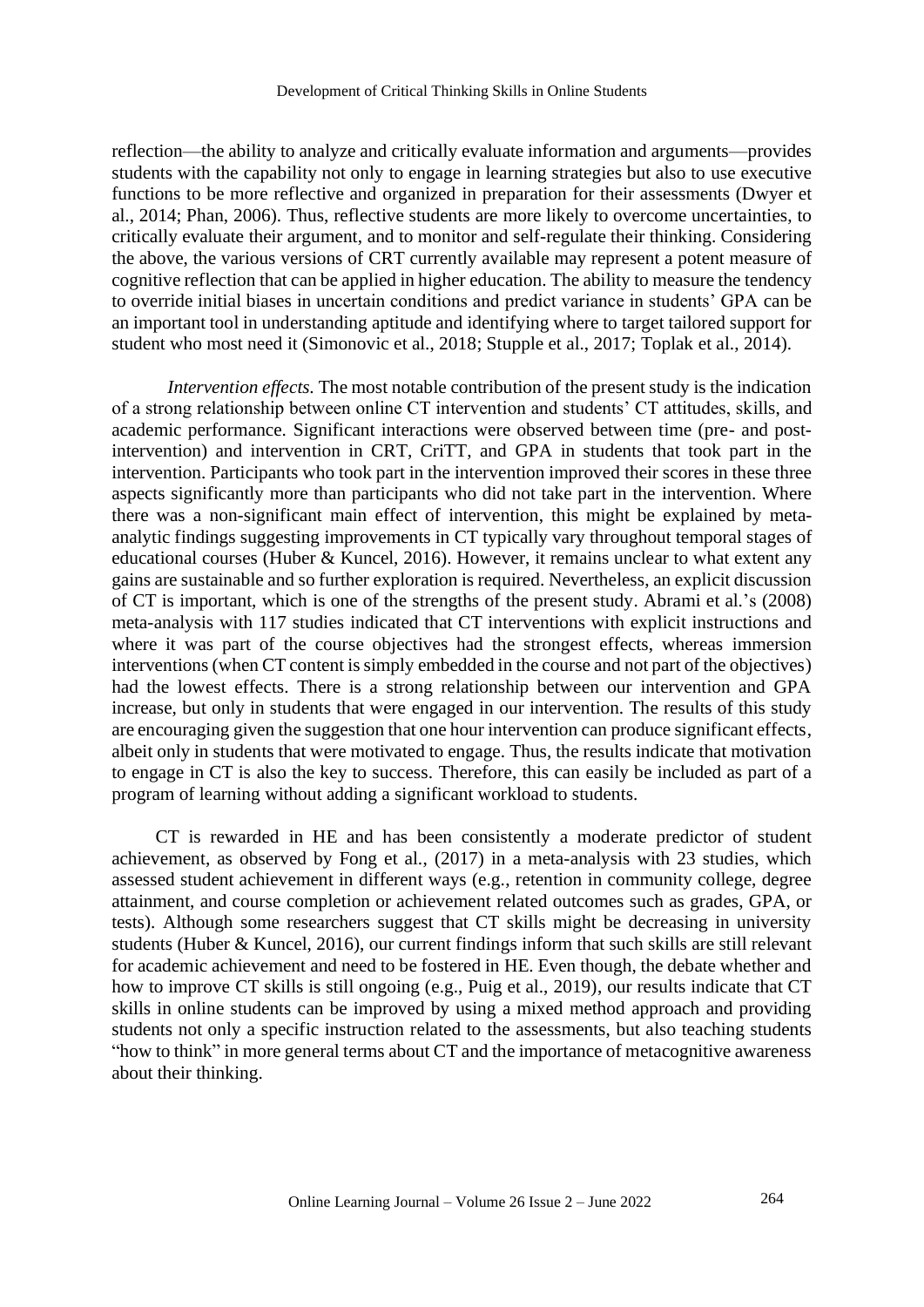## **Limitations and Future Direction**

Limitations of our research, and future directions are as follows. First, participants selfselected to take part in the study that explicitly informed that the intervention might have the potential to improve CT skills. Although a possible bias, this was circumvented as much as logistically and ethically possible using a waiting-list procedure whereby students in the comparison group also expressed their interested in taking part in the intervention—suggesting equivalent motivation between the two groups (although this was not formally assessed). Online students can lack motivation to succeed compared to students that attend face-to-face course (Stark, 2019). Thus, considering that motivation may positively influence CT (e.g., Riggs, 2014), and that lack of motivation could be one of the explanations for participant's lack of engagement with interventions, it is important that future studies assess students' motivation. It is also important to note that the students who engaged with all elements of our task were a subset of online learners who were motivated to enhance their thinking and learning skills.

Second, academic achievement was only measured as a function of GPA. Butler et al. (2017) suggested that students with higher CT skills also report more positive life events compared to students with lower CT skills. Therefore, future studies should consider the benefits of a CT intervention beyond academic achievement, including real-life events. Finally, even though the intervention was designed with an aim of enhancing general CT skill, it is noted that CT skills may be transferable between contexts; however, the current study only considered a short period of time. Thus, it is not certain if the learned skills are transferable and what the lasting effects of the intervention are.

There are further limitations with the use of the CRT. Some items are increasingly wellknown (e.g., the bat and ball problem). Most CRT questions are mathematical and there are some gender differences in performance (e.g., Campitelli & Gerrans, 2014). Thus, some caution should be exercised when using variants of the CRT when predicting grades, particularly among math-anxious individuals (Morsanyi et al., 2014). There are, however, an increasing variety of cognitive reflection tests available that have varying difficulty levels and reduced reliance on mathematical ability (Thomson & Oppenheimer, 2016), and as such, with careful item selection and variation they can provide a useful tool in higher education settings.

## **Conclusion**

To our knowledge, this was the first study to examine the effect of an explicit critical thinking intervention with online HE students. The results of this study indicate that CT skills can be enhanced with brief online workshop interventions, and that cognitive reflection, attitudes, and beliefs play an important part in the development of students' CT skills both through orienting toward opportunities to develop these skills and academic outcomes. Furthermore, it was demonstrated that a short, mixed-method intervention can improve students' GPA. Although there are some limitations to this study, the results are encouraging for offering opportunities to students to develop CT skills in addition to modules and class workload.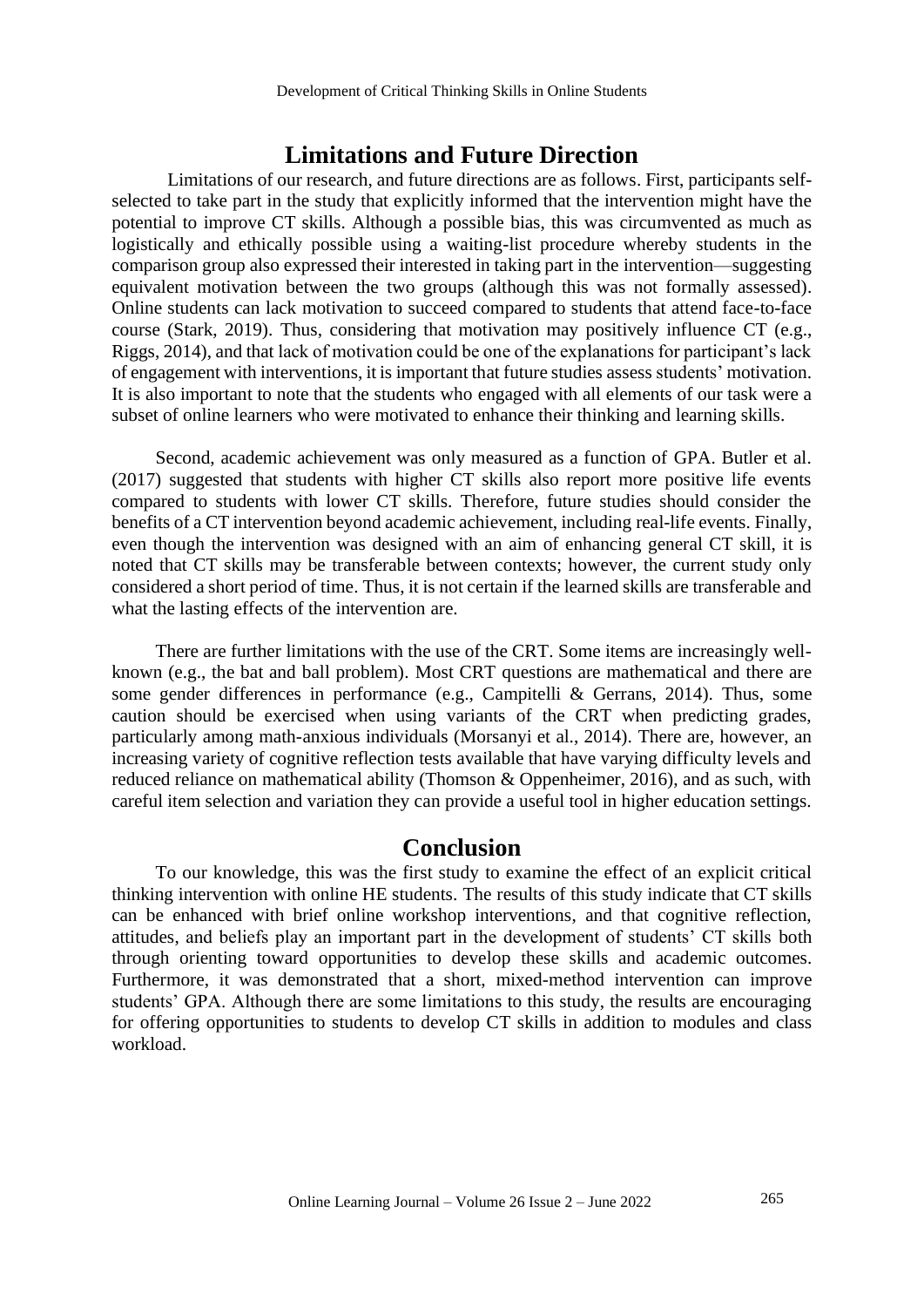## **Declarations**

All authors contributed to the conceptualization, design, and writing of the paper. The author(s) declare no potential competing interests with respect to the research, authorship, and/or publication of this article.

This work was supported by internal funding (Undergraduate Research Scholarship Scheme; £2,200) from University of Derby.

Data are available on request from **b**.simonovic1@derby.ac.uk

The study was approved by the University of Derby Undergraduate Research Scholarship Scheme Ethics Committee. Consent to participate and consent for publication were obtained from participants.

# **References**

- Abrami, P. C., Bernard, R. M., Borokhovski, E., Wade, A., Surkes, M. A., Tamim, R., & Zhang, D. (2008). Instructional interventions affecting critical thinking skills and dispositions: A stage 1 meta-analysis. *Review of Educational Research*, *78*(4), 1102– 1134. [https://doi.org/10.3102/0034654308326084](https://doi.org/10.3102%2F0034654308326084)
- Abrami, P. C., Bernard, R. M., Borokhovski, E., Waddington, D. I., Wade, A., & Persson, T. (2015). Strategies for teaching students to think critically: A meta-analysis. *Review of Educational Research, 85*(2), 275–314.<https://doi.org/10.3102/0034654314551063>
- Abasi, A.R., Akbari, N., & Graves, B. (2006). Discourse appropriation, construction of identities, and the complex issue of plagiarism: ESL students writing in graduate school. *Journal of Second Language Writing*, *15*(2) 102–17. <https://doi.org/10.1017/S0261444814000056>
- Ackerman, R., & Thompson, V. A. (2017). Meta-reasoning: Monitoring and control of thinking and reasoning. *Trends in Cognitive Sciences*, *21*(8), 607–617. <http://dx.doi.org/10.1016/j.tics.2017.05.004>
- Arend, B. (2009). Encouraging critical thinking in online threaded discussions. *The Journal of Educators Online, 6*(1), 1–23.
- Belcher, A. R., Hall, B. M., Kelley, K., & Pressey, K. L. (2015). An analysis of faculty promotion of critical thinking and peer interaction within threaded discussions. *Online Learning*, *19*(4), n4.
- Bernard, R. M., Zhang, D., Abrami, P. C., Sicoly, F., Borokhovski, E., & Surkes, M. (2008). Exploring the structure of the Watson-Glaser Critical Thinking Appraisal: One scale or many subscales? *Thinking Skills and Creativity*, *3*, 15–22. <https://doi.org/10.1016/j.tsc.2007.11.001>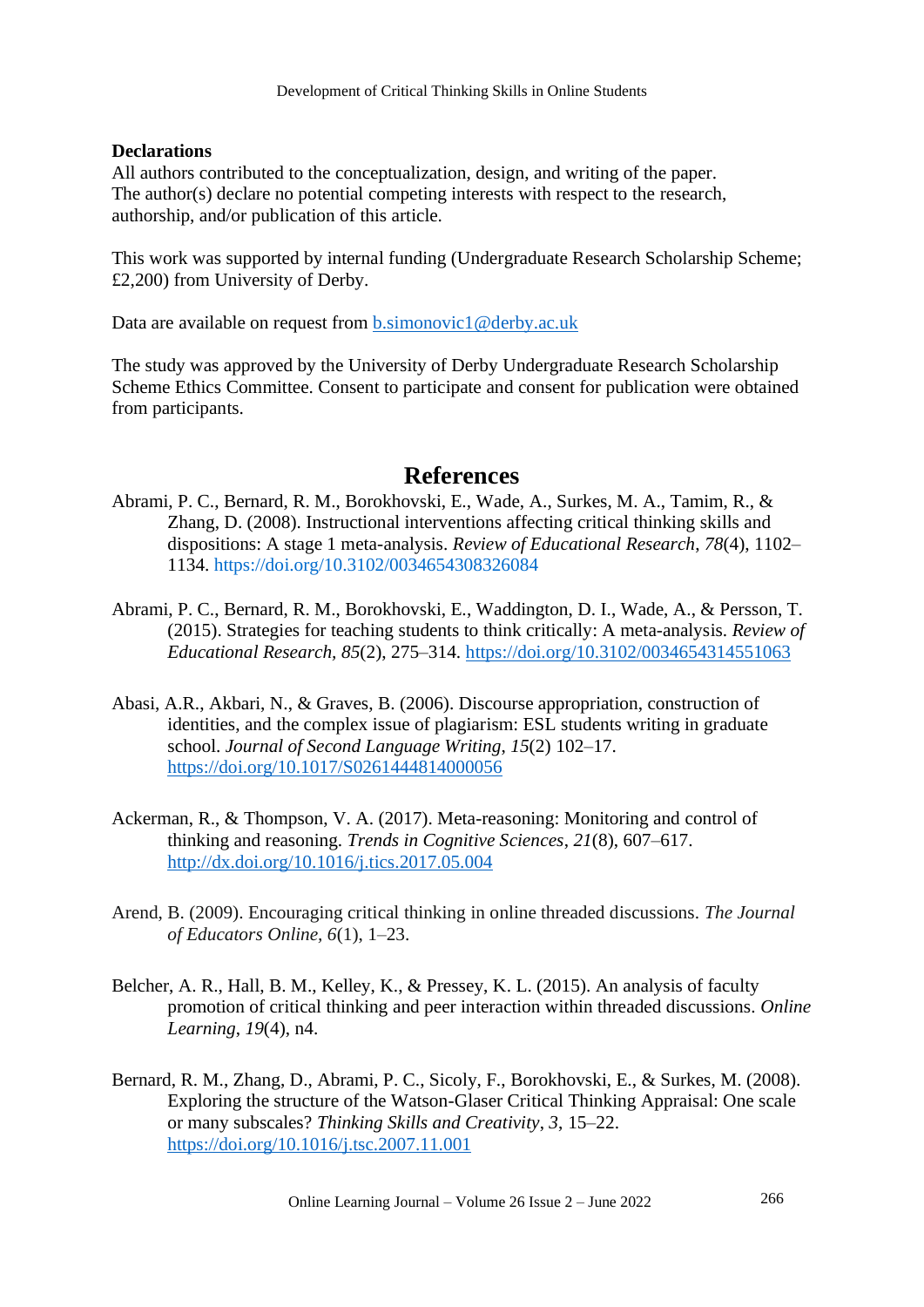- Beyer, B. (2008). How to teach thinking skills in social studies and history. *Social Studies*, *99*(5), 196–201.<https://doi.org/10.3200/TSSS.99.5.196-201>
- Bonnefon, J. F. (2016). The pros and cons of identifying critical thinking with system 2 processing. *Topoi*, 1–7.<https://doi.org/10.1007/S11245-016-9375-2>
- Butler, H. A., Pentoney, C., & Bong, M. P. (2017). Predicting real-world outcomes: Critical thinking ability is a better predictor of life decisions than intelligence. *Thinking Skills and Creativity*, *25*, 38–46.<https://doi.org/10.1016/j.tsc.2017.06.005>
- Cacioppo, J. T., Petty, R. E., & Kao, C. F. (1984). The efficient assessment of need for cognition. *Journal of Personality Assessment*, *48*, 306–307. [https://doi.org/10.1207/s15327752jpa4803\\_13](https://doi.org/10.1207/s15327752jpa4803_13)
- Campitelli, G., & Gerrans, P. (2014). Does the cognitive reflection test measure cognitive reflection? A mathematical modeling approach. *Memory & Cognition*, *42*(3), 434– 447. https://doi.or[g/10.3758/s13421-013-0367-9](doi:%2010.3758/s13421-013-0367-9)
- Celuch, K., Black, G., & Warthan, B. (2009). Student self-identity as a critical thinker. *Journal of Marketing Education*, *31*, 31–39. <https://doi.org/10.1177/0273475308324088>
- Cheung, K. Y. F., Stupple, E. J. N., & Elander, J. (2015). Development and validation of the Student Attitudes and Beliefs about Authorship Scale: A psychometrically robust measure of authorial identity. *Studies in Higher Education*, 1–18. <https://doi.org/10.1080/03075079.2015.1034673>
- Cloete, M. B. (2019). The impact of an integrated assessment on the critical thinking skills of first-year university students. *Accounting Education*, *27*(5). <https://doi.org/10.1080/09639284.2018.1501717>
- Dunn, D. S., Halonen, J. S., & Smith, R. A. (Eds.). (2008). *Teaching critical thinking in psychology: A handbook of best practices*. Wiley-Blackwell.
- Duro, E., Elander, J., Maratos, F. A., Stupple, E. J. N., & Aubeeluck, A. (2013). In search of critical thinking in psychology: An exploration of student and lecturer understandings in higher education. *Psychology Learning & Teaching*, *12*(3), 275–281. <https://doi.org/10.2304/plat.2013.12.3.275>
- Dwyer, C. P., Hogan, M. J., & Stewart, I. (2012). An evaluation of argument mapping as a method of enhancing critical thinking performance in e-learning environments. *Metacognition and Learning*, *7*, 219–244. <https://doi.org/10.1007/s11409-012-9092-1>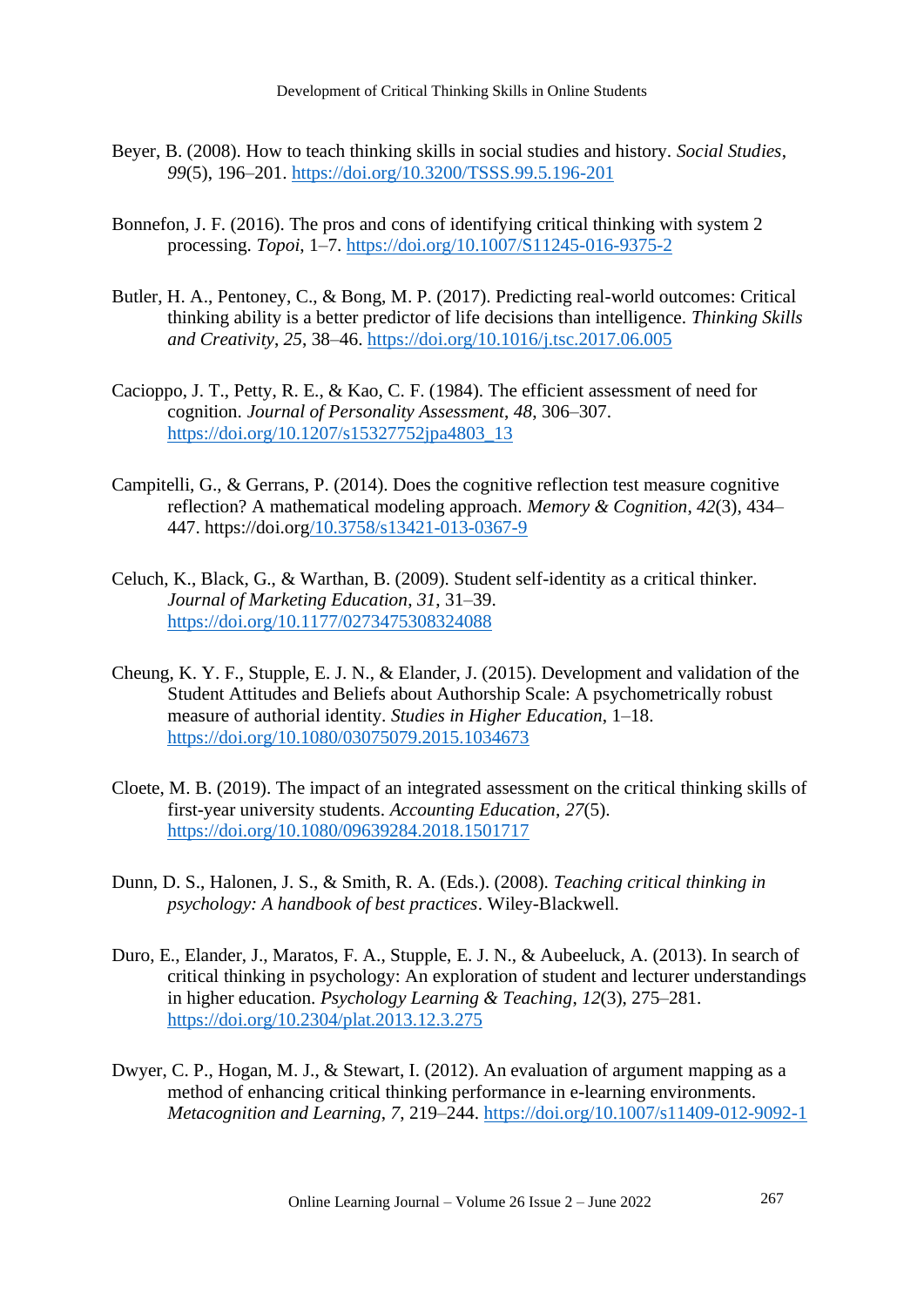- Dwyer, C. P., Hogan, M. J., & Stewart, I. (2014). An integrated critical thinking framework for the 21st century. *Thinking Skills and Creativity*, *12*, 43–52. <https://doi.org/10.1016/j.tsc.2013.12.004>
- Elander, J., Pittam, G., Lusher, J., Fox, P., & Payne, N. (2010). Evaluation of an intervention to help students avoid unintentional plagiarism by improving their authorial identity. *Assessment & Evaluation in Higher Education, 35*(2), 157–171. <https://doi.org/10.1080/02602930802687745>
- Ennis, R. H. (1985). A logical basis for measuring critical thinking skills. *Educational Leadership, 43*(2), 44. [http://www.ascd.org/ASCD/pdf/journals/ed\\_lead/el\\_198510\\_ennis.pdf](http://www.ascd.org/ASCD/pdf/journals/ed_lead/el_198510_ennis.pdf)
- Ennis, R. H. (2016). Critical thinking across the curriculum: A vision. *Topoi 37*(1), 1–20. <https://doi.org/10.1007/s11245-016-9401-4>
- Entwistle, N., Tait, H., & McCune., V. (2000). Patterns of response to an approaches to studying inventory across contrasting groups and contexts. *European Journal of Psychology of Education, 15*, 33–48. <https://doi.org/10.1007/BF03173165>
- Evans, J. St. B. T., & Stanovich, K. E. (2013). Dual-process theories of higher cognition: Advancing the debate. *Perspectives in Psychological Science*, *8*, 223–241. <https://doi.org/10.1177/1745691612460685>
- Facione, P. A. (1990). *Critical thinking: A statement of expert consensus for purposes of educational assessment and instruction* (ERIC document ED 315-423). California Academic Press. <https://files.eric.ed.gov/fulltext/ED315423.pdf>
- Facione, P. A., Facione, N. C., & Giancarlo, C. (1992). *[The California critical thinking skills](https://scholar.google.com/scholar_lookup?title=The%20California%20critical%20thinking%20skills%20test&author=P.A.%20Facione&publication_year=1992)  test*[. California Academic Press.](https://scholar.google.com/scholar_lookup?title=The%20California%20critical%20thinking%20skills%20test&author=P.A.%20Facione&publication_year=1992)
- Facione, P. A. (2000). The disposition toward critical thinking: Its character, measurement, and relationship to critical thinking. *Informal Logic*, *20*(1), 61–84. <https://doi.org/10.22329/il.v20i1.2254>
- Facione, P. A., Facione, N. C., & Giancarlo, C. A. (2000). The disposition toward critical thinking: Its character, measurement, and relationship to critical thinking skill. *Informal Logic*, *20*(1), 61–84. [https://www.insightassessment.com/wp](https://www.insightassessment.com/wp-content/uploads/ia/pdf/J_Infrml_Ppr-_2000-Disp-Skls.pdf)[content/uploads/ia/pdf/J\\_Infrml\\_Ppr-\\_2000-Disp-Skls.pdf](https://www.insightassessment.com/wp-content/uploads/ia/pdf/J_Infrml_Ppr-_2000-Disp-Skls.pdf)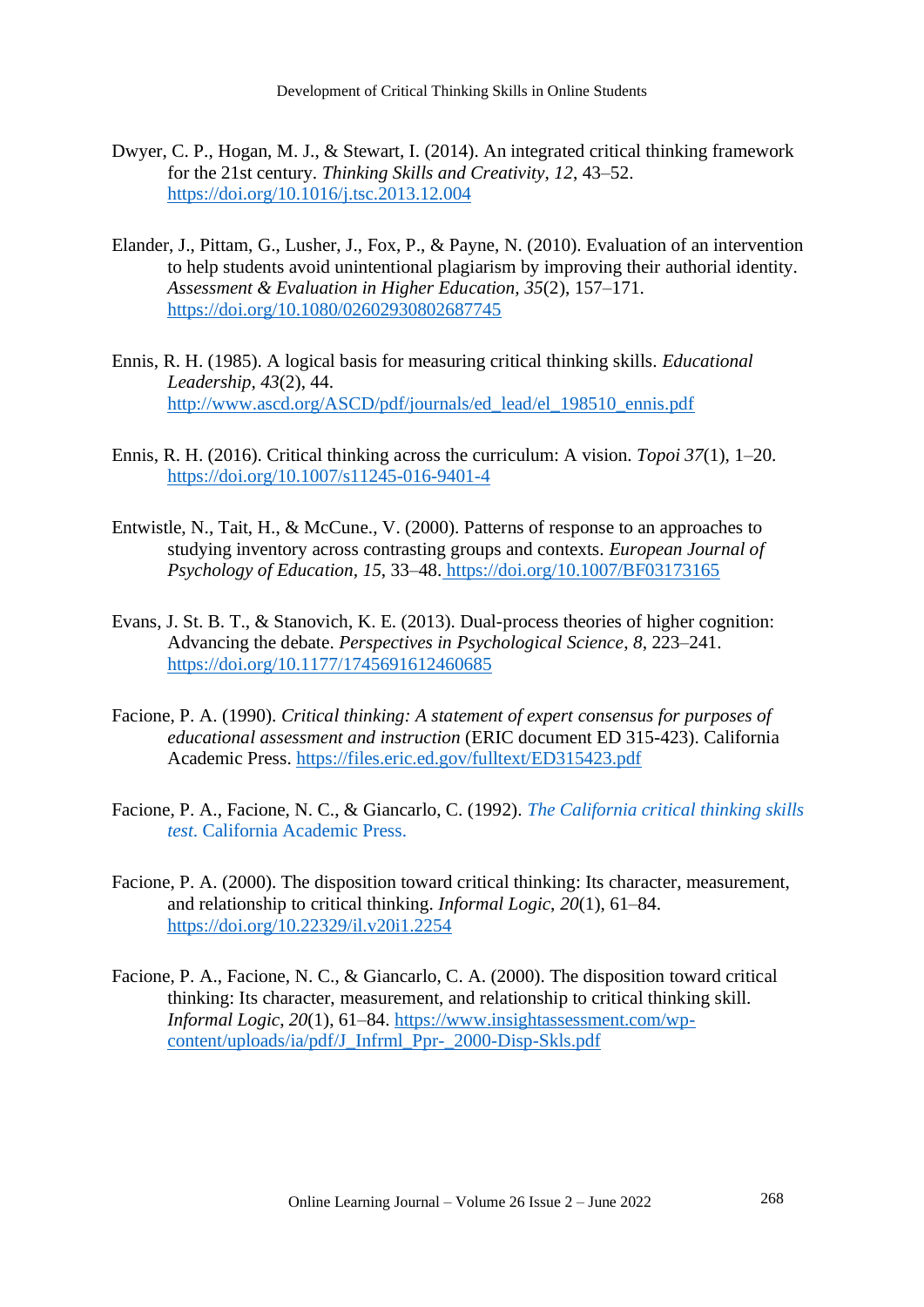- Facione, P. A., & Facione, N. C. (2001). Analyzing explanations for seemingly irrational choices: Linking argument analysis and cognitive science. *International Journal of Applied Philosophy*, *15*(2), 267–286. [https://insightassessment.com/wp](https://insightassessment.com/wp-content/uploads/ia/pdf/IJAP_Analysis_Paper.pdf)[content/uploads/ia/pdf/IJAP\\_Analysis\\_Paper.pdf](https://insightassessment.com/wp-content/uploads/ia/pdf/IJAP_Analysis_Paper.pdf)
- Facione, P. A. (2013*). Critical thinking what it is and why it counts*. Measured Resources LLC. [https://www.researchgate.net/profile/Peter\\_Facione/publication/251303244\\_Critical\\_](https://www.researchgate.net/profile/Peter_Facione/publication/251303244_Critical_Thinking_What_It_Is_and_Why_It_Counts/links/5849b49608aed5252bcbe531/Critical-Thinking-What-It-Is-and-Why-It-Counts.pdf) Thinking What It Is and Why It Counts/links/5849b49608aed5252bcbe531/Critic [al-Thinking-What-It-Is-and-Why-It-Counts.pdf](https://www.researchgate.net/profile/Peter_Facione/publication/251303244_Critical_Thinking_What_It_Is_and_Why_It_Counts/links/5849b49608aed5252bcbe531/Critical-Thinking-What-It-Is-and-Why-It-Counts.pdf)
- Fong, C. J., Kim, Y., Davis, C. W., Hoang, T., & Kim, Y. W. (2017). A meta-analysis on critical thinking and community college student achievement. *Thinking Skills and Creativity*, *26*, 71–83.<https://doi.org/10.1016/j.tsc.2017.06.002>
- Frederick, S. (2005). Cognitive reflection and decision making. *Journal of Economic Perspectives*, *19*, 25–42. [DOI: 10.1257/089533005775196732](doi:%2010.1257/089533005775196732)
- Gambrill, E. (2006). Evidence-based practice and policy: Choices ahead. *Research on Social Work Practice*, *16*(3), 338–357.<https://doi.org/10.1177/1049731505284205>
- Guiller, J., Durndell, A., & Ross, A. (2008). Peer interaction and critical thinking: Face-toface or online discussion? *Learning and Instruction*, *18*, 187–200. <https://doi.org/10.1016/j.learninstruc.2007.03.001>
- Halpern, D. F. (1993). [Assessing effectiveness of critical thinking instruction.](https://www.jstor.org/stable/27797197?seq=1#metadata_info_tab_contents) *The Journal of [General Education](https://www.jstor.org/stable/27797197?seq=1#metadata_info_tab_contents)*, *42*(4), 238–254.
- Halpern, D. F. (2003). *Thought and knowledge: An introduction to critical thinking* (4th ed.). Laurence Erlbaum Associates. [https://doi.org/10.1002/\(SICI\)1099-](https://doi.org/10.1002/(SICI)1099-0720(199704)11:2%3c179::AID-ACP453%3e3.0.CO;2-S) [0720\(199704\)11:2<179::AID-ACP453>3.0.CO;2-S](https://doi.org/10.1002/(SICI)1099-0720(199704)11:2%3c179::AID-ACP453%3e3.0.CO;2-S)
- Halpern, D. (2014). *Critical thinking across the curriculum: A brief edition of thought and knowledge.* Lawrence Erlbaum Associates, Inc. <https://doi.org/10.4324/9781315805719>
- Heijltjes, A., Van Gog, T., Leppink, J., & Paas, F. (2014). Improving critical thinking: Effects of dispositions and instructions on economics students' reasoning skills. *Learning and Instruction*, *29*,31-42.<http://dx.doi.org/10.1016/j.learninstruc.2013.07.003>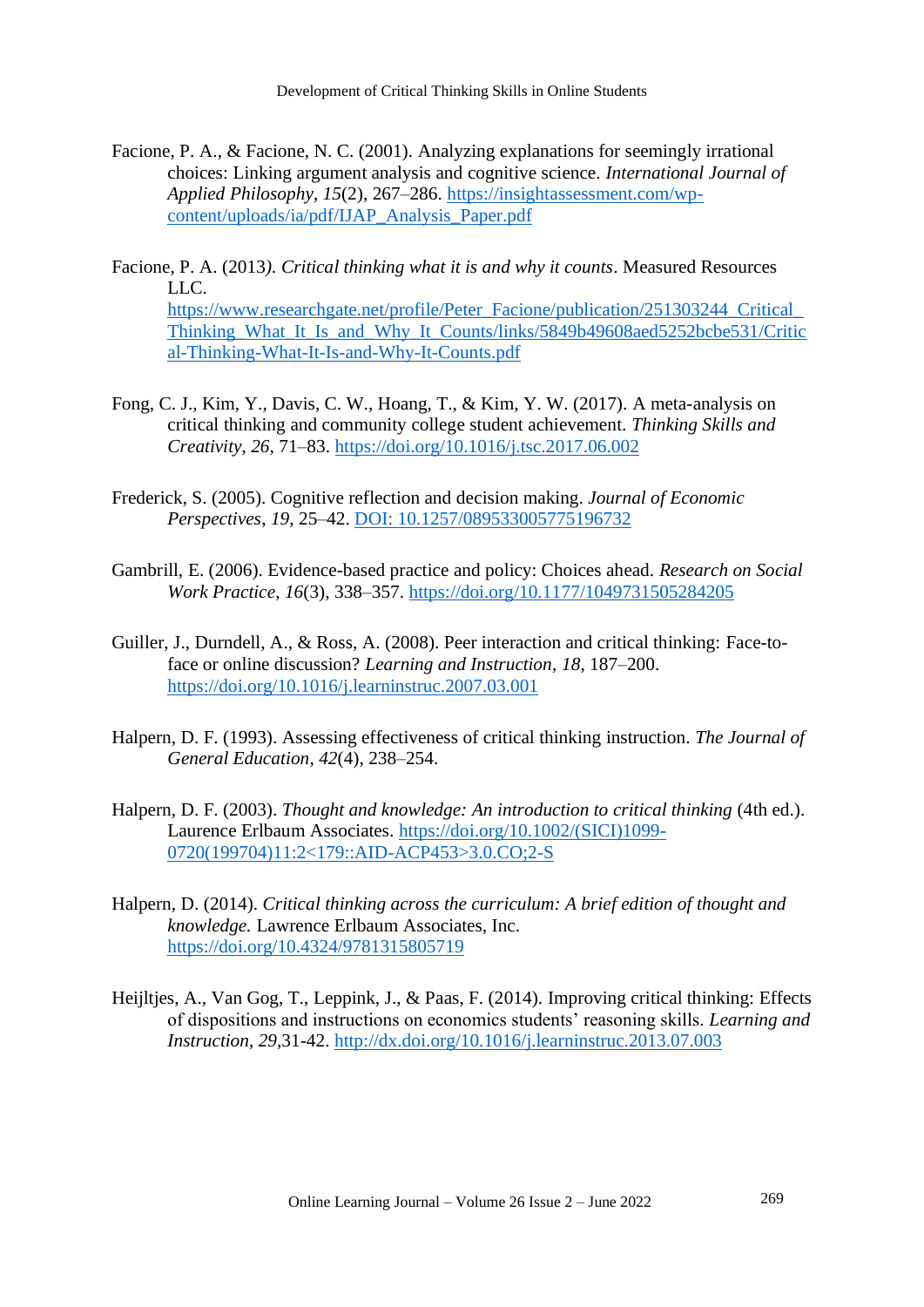- Heijltjes, A., Van Gog, T., Leppink, J., & Paas, F. (2015). Unraveling the effects of critical thinking instructions, practice, and self-explanation on students' reasoning performance. *Instructional Science*, *43*, 487–506. [https://doi.org/10.1007/s11251-015-](https://doi.org/10.1007/s11251-015-9347-8) [9347-8](https://doi.org/10.1007/s11251-015-9347-8)
- Huber, C. R., & Kuncel, N. R. (2016). Does college teach critical thinking? A meta-analysis. *Review of Educational Research*, *86*(2), 431–468. <https://doi.org/10.3102/0034654315605917>
- Janssen, E. M., Meulendijks, W., Mainhard, T., Verkoeijen, P. P. J. L., Heijltjes, A. E. G., van Peppen, V., van Gog, T. (2019). Identifying characteristics associated with higher education teachers' Cognitive Reflection Test performance and their attitudes towards teaching critical thinking. *Teaching and Teacher Education*, *84*, 139–149. <https://doi.org/10.1016/j.tate.2019.05.008>
- Hattie, J. (2008). *Visible learning: A synthesis of over 800 meta-analyses relating to achievement*. Routledge Press.
- Hussin, W. N. T. W., Harun, J., & Shukor, N. A. (2019). Online interaction in social learning environment towards critical thinking skill: A framework. *Journal of Technology and Science Education*, *9*(1), 4–12.<http://dx.doi.org/10.3926/jotse.544>
- Kahneman, D., & Tversky, A. (1984). Choices, values, and frames. *American Psychologist*, *39*, 341–350.<https://doi.org/10.1037/0003-066X.39.4.341>

Kahneman, D. (2011). *Thinking, fast and slow*. Farrar, Straus and Giroux.

- Kember, D., Leung, D., Jones, A., & Loke, A. Y. (2000). Development of a questionnaire to measure the level of reflective thinking. *Assessment and Evaluation in Higher Education*, *25*(4), 380–395.<https://doi.org/10.1080/713611442>
- Klaczynski, P. A. (2014). Heuristics and biases: interactions among numeracy, ability, and reflectiveness predict normative responding. *Frontiers in Psychology*, *5*, 665. <https://doi.org/10.3389/fpsyg.2014.00665>
- Kraft, N. P. (2002). Teacher research as a way to engage in critical reflection: A case study. *Reflective Practice, 3*, 175–189.<https://doi.org/10.1080/14623940220142325>
- Kuiper, R. (2002). Enhancing metacognition through the reflective use of self-regulated learning strategies. *The Journal of Continuing Education in Nursing*, *33*(2), 78–87. [PMID: 11916343](https://pubmed.ncbi.nlm.nih.gov/11916343/)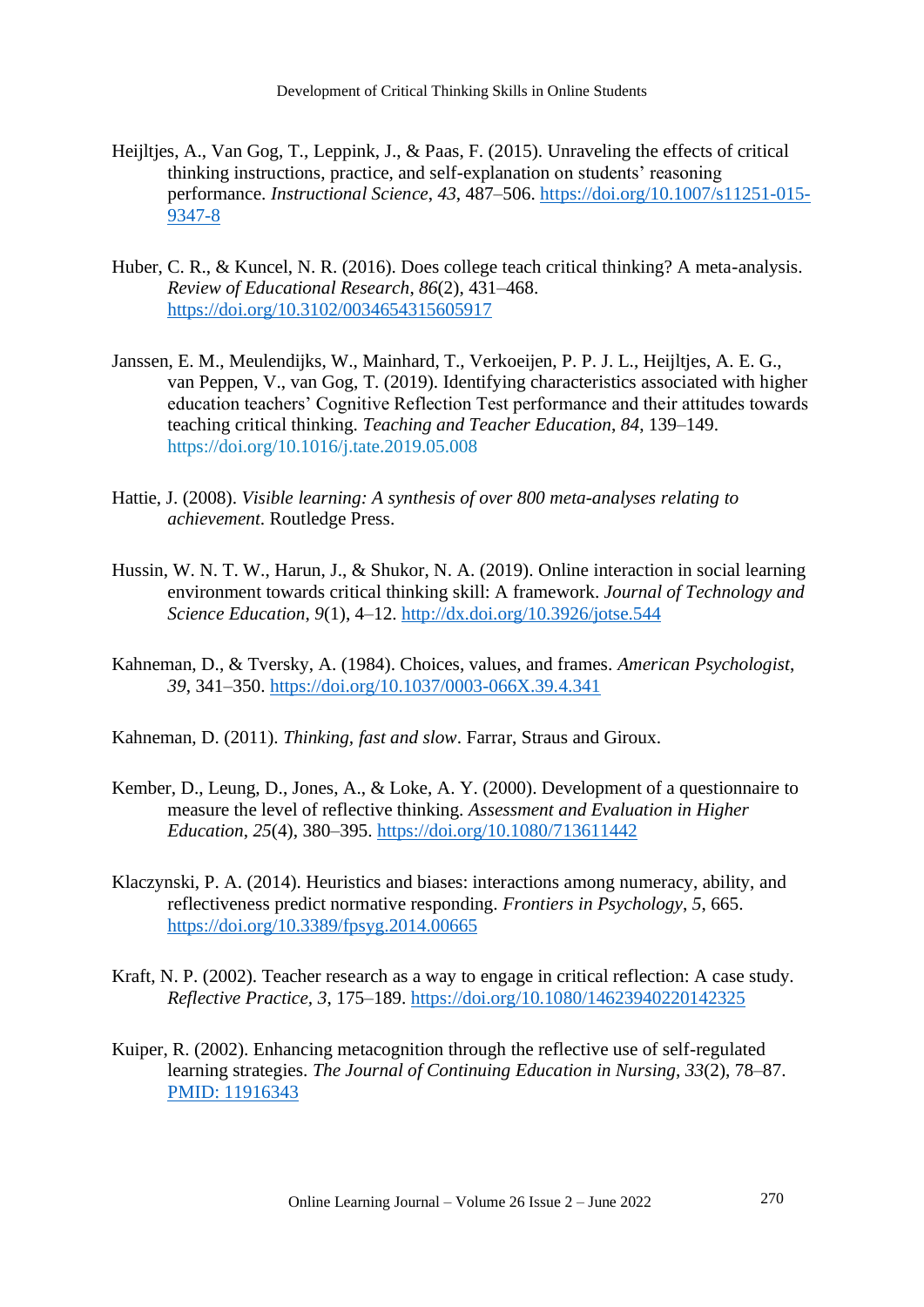Development of Critical Thinking Skills in Online Students

- Lamont, P. (2020). The construction of "critical thinking": Between how we think and what we believe. *History of Psychology, 23*(3), 232–25. <https://doi.org/10.1037/hop0000145>
- Liu, O. L., Frankel, L., & Roohr, K. C. (2014). Assessing critical thinking in higher education: Current state and directions for next-generation assessment. *ETS Research Report Series*, 1–23.<https://doi.org/10.1002/ets2.12009>
- Lunney, M., Frederickson, K., Spark, A., & McDuffie, G. (2008). Facilitating critical thinking through online courses. *Journal of Asynchronous Learning Networks*, *12*(3– 4), 85–97.
- MacKnight, C. B. (2000). Teaching critical thinking through online discussions. *Educause Quarterly*, *23*(4), 38–41. [http://eac595b.pbworks.com/f/macknight+2000+questions\[1\].pdf](http://eac595b.pbworks.com/f/macknight+2000+questions%5b1%5d.pdf)
- Maurino, P. S. M. (2007). Looking for critical thinking in online threaded discussions. *Journal of Educational Technology Systems*, *35*(3), 241–260. <https://www.learntechlib.org/p/72184/>
- McGuinness, C. (2013, March 6). *[Teaching thinking: Learning how to think](https://www.researchgate.net/publication/233592886_Teaching_Thinking_Theory_and_Practice)*. Psychological [Society of Ireland and British Psychological Association's Public Lecture Series](https://www.researchgate.net/publication/233592886_Teaching_Thinking_Theory_and_Practice)  [Galway, Ireland.](https://www.researchgate.net/publication/233592886_Teaching_Thinking_Theory_and_Practice)
- Morsanyi, K., Busdraghi, C., & Primi, C. (2014). Mathematical anxiety is linked to reduced cognitive reflection: A potential road from discomfort in the mathematics classroom to susceptibility to biases. *Behavioral and Brain Functions*, *10*(1), 31. [DOI:](doi:%2010.1186/1744-9081-10-31)  [10.1186/1744-9081-10-31](doi:%2010.1186/1744-9081-10-31)
- Osborne, R., Dunne, E., & Farrand, P. (2013). Integrating technologies into "authentic" assessment design: An affordance approach. *Research in Learning Technology*, *21*,1– 18.<https://doi.org/10.3402/rlt.v21i0.21986>
- Parker, S., Mayner, L., Gillham, D. M. (2015) E-learning for critical thinking: Using nominal focus group method to inform software content and design. *Nursing and Midwifery Stud*ies, *4*(4), e30471. [10.17795/nmsjournal30471](file:///C:/Users/10003/Desktop/CRIT%20(1)/CRIT/Ready%20for%20submission/10.17795/nmsjournal30471)
- Pask, G. (1988). *Learning strategies, teaching strategies, and conceptual or learning style.* In R. R. Schmeck (Ed.), *Learning strategies and learning styles* (pp. 83–100). Plenum Press.<https://www.pangaro.com/pask/pask-in-schmeck%20on%20learning-styles.pdf>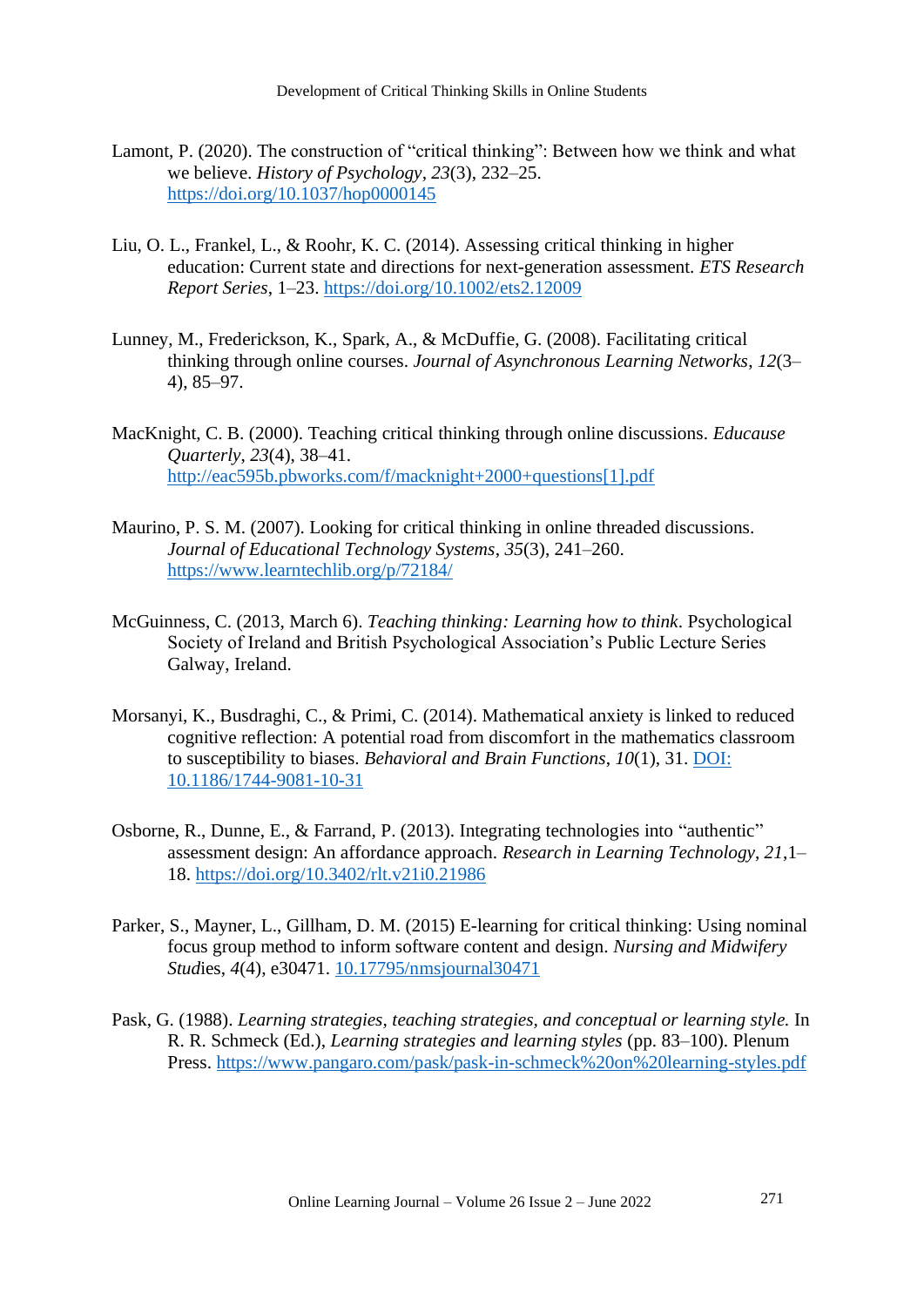- Phan, H. P. (2006). [Examination of student learning approaches, reflective thinking, and](https://eric.ed.gov/?id=EJ804121)  [epistemological beliefs: A latent variables approach.](https://eric.ed.gov/?id=EJ804121) *Journal of Research in [Educational Psychology](https://eric.ed.gov/?id=EJ804121)*, *4*(3), 577–610.
- Puig, B., Blanco-Anaya, P., Bargiela, I. M., & Crujeiras-Pérez, B. (2019). A systematic review on critical thinking intervention studies in higher education across professional fields. *Studies in Higher Education, 44*(5), 860–869. <https://doi.org/10.1080/03075079.2019.1586333>
- Richardson, J., & Ice, P. (2010). Investigating students' level of critical thinking across instructional strategies in online discussions. *Internet and Higher Education*, *13*, 52– 59.<http://dx.doi.org/10.1016/j.iheduc.2009.10.009>
- Rigs, L. W., & Hellyer-Riggs S. (2014). Development and motivation in/for critical thinking. *Journal of College Teaching & Learning, 11*(1), 1–8.
- Ross, D., Loeffler, K., Schipper, S., Vandermeer, B., & Allan, G. M. (2013). Do scores on three commonly used measures of critical thinking correlate with academic success of health professions trainees? A systematic review and meta-analysis. *Academic Medicine*, *88*(5), 724–734. [doi: 10.1097/ACM.0b013e31828b0823](doi:%2010.1097/ACM.0b013e31828b0823)
- Simonovic, B., Stupple, E. J. N., Gale, M., & Sheffield, D. (2018). Performance Under Stress: An Eye-Tracking Investigation of the Iowa Gambling Task (IGT). *Frontiers in Behavioral Neuroscience, 12*. https://doi.org/10.3389/fnbeh.2018.00217
- Solon, T. (2007). [Generic critical thinking infusion and course content learning in](https://eric.ed.gov/?id=EJ774169)  introductory psychology. *[Journal of Instructional Psychology](https://eric.ed.gov/?id=EJ774169)*, *34*(2), 95–109.
- Stanovich, K. E., & West, R. F. (1997). Reasoning independently of prior belief and individual differences in actively open-minded thinking. *Journal of Educational Psychology*, *89*, 342–357.<https://doi.org/10.1037/0022-0663.89.2.342>
- Stanovich, K. E., & West, R. F. (2007). Natural myside bias is independent of cognitive ability. *Thinking & Reasoning*, *13*, 225–247. <https://doi.org/10.1080/13546780600780796>

Stanovich, K. E. (2011). *Rationality and the reflective mind*. Oxford University Press.

Stanovich, K. E., West, R. F., & Toplak, M. E. (2016). *The Rationality Quotient (RQ): Toward a test of rational thinking.* MIT Press.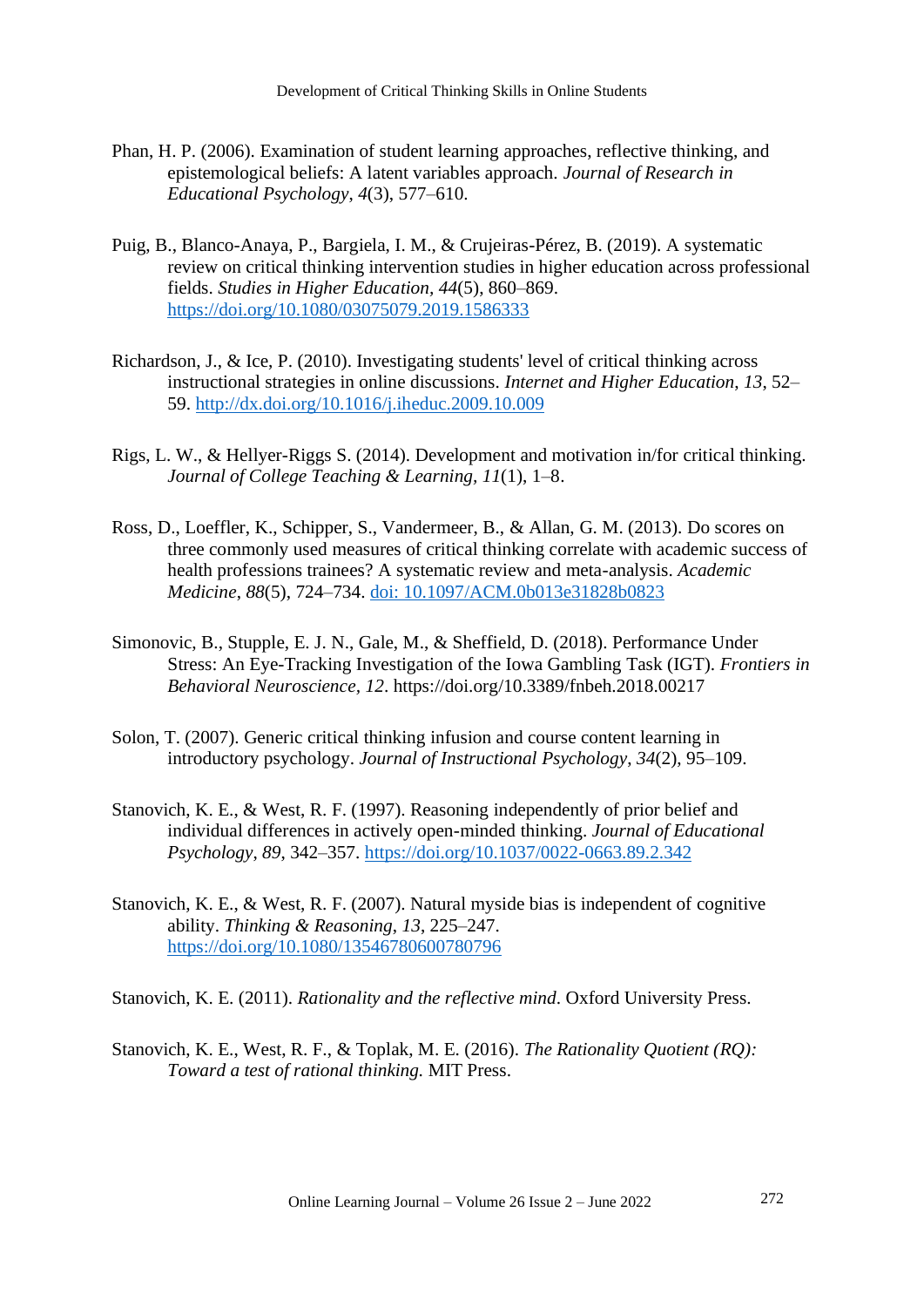- Stanovich, K. E. (2018). Miserliness in human cognition: The interaction of detection, override and mindware. *Thinking and Reasoning, 24*, 423–444. <https://doi.org/10.1080/13546783.2018.1459314>
- Stark, E. (2019). Examining the role of motivation and learning strategies in student success in online versus face-to-face courses. *Online Learning*, *23*(3), 234–251. doi:10.24059/olj.v23i3.1556
- Stupple. E. J. N, Maratos, F. A., Elander, J., Hunt, T. E., Cheung, K. Y.F., Aubeeluck, A. V. (2017). Development of the critical thinking toolkit (CriTT): A measure of student attitudes and beliefs about critical thinking. *Thinking Skills and Creativity*, *23*, 91– 100.<https://doi.org/10.1016/j.tsc.2016.11.007>
- Swart, R. (2017). Critical thinking instruction and technology enhanced learning from the student perspective: A mixed methods research study. *Nurse Education in Practice*, *23*, 30–39. <https://doi.org/10.1016/j.nepr.2017.02.003>
- Thompson, C. (2011). Critical thinking across the curriculum: Process over output. *International Journal of Humanities and Social Science*, *1*(9), 1–7. http://www.ijhssnet.com/journals/Vol. 1 No. 9 Special Issue July 2011/1.pdf
- Thomson, K. S., & Oppenheimer, D. M. (2016). [Investigating an alternate form of the](https://psycnet.apa.org/record/2016-09222-009)  cognitive reflection test. *[Judgment and Decision Making](https://psycnet.apa.org/record/2016-09222-009)*, *11*(1), 99.
- Tiruneh, D. T., Verburgh, A. & Elen, J. (2014). Effectiveness of critical thinking instruction in higher education: A systematic review of intervention studies. *Higher Education Studies*, *4*(1), 1–17. [DOI:10.5539/hes.v4n1p1](doi:10.5539/hes.v4n1p1)
- Toplak, M. E., West, R. F., & Stanovich, K. E. (2014). Assessing miserly information processing: An expansion of the Cognitive Reflection Test. *Thinking and Reasoning*, *20*, 147–168.<https://doi.org/10.1080/13546783.2013.844729>
- Tsui, L. (2002). Fostering critical thinking through effective pedagogy. *Research in Higher Education*, *40*(2), 740–763.<https://doi.org/10.1080/00221546.2002.11777179>
- Tversky, A., & Kahneman, D. (1983) Extensional versus intuitive reasoning: The conjunction fallacy in probability judgment. *Psychological Review*, 90(4), 293–315. <https://doi.org/10.1037/0033-295X.90.4.293>
- Van Peppen, L. M., Verkoeijen, P. P. J. L., Heijltjes, A. E. G., Janssen, E. M., Koopmans, D., & van Gog, T. (2018). Effects of self-explaining on learning and transfer of critical thinking skills. *Frontiers in Education*, *3*.<https://doi.org/10.3389/feduc.2018.00100>